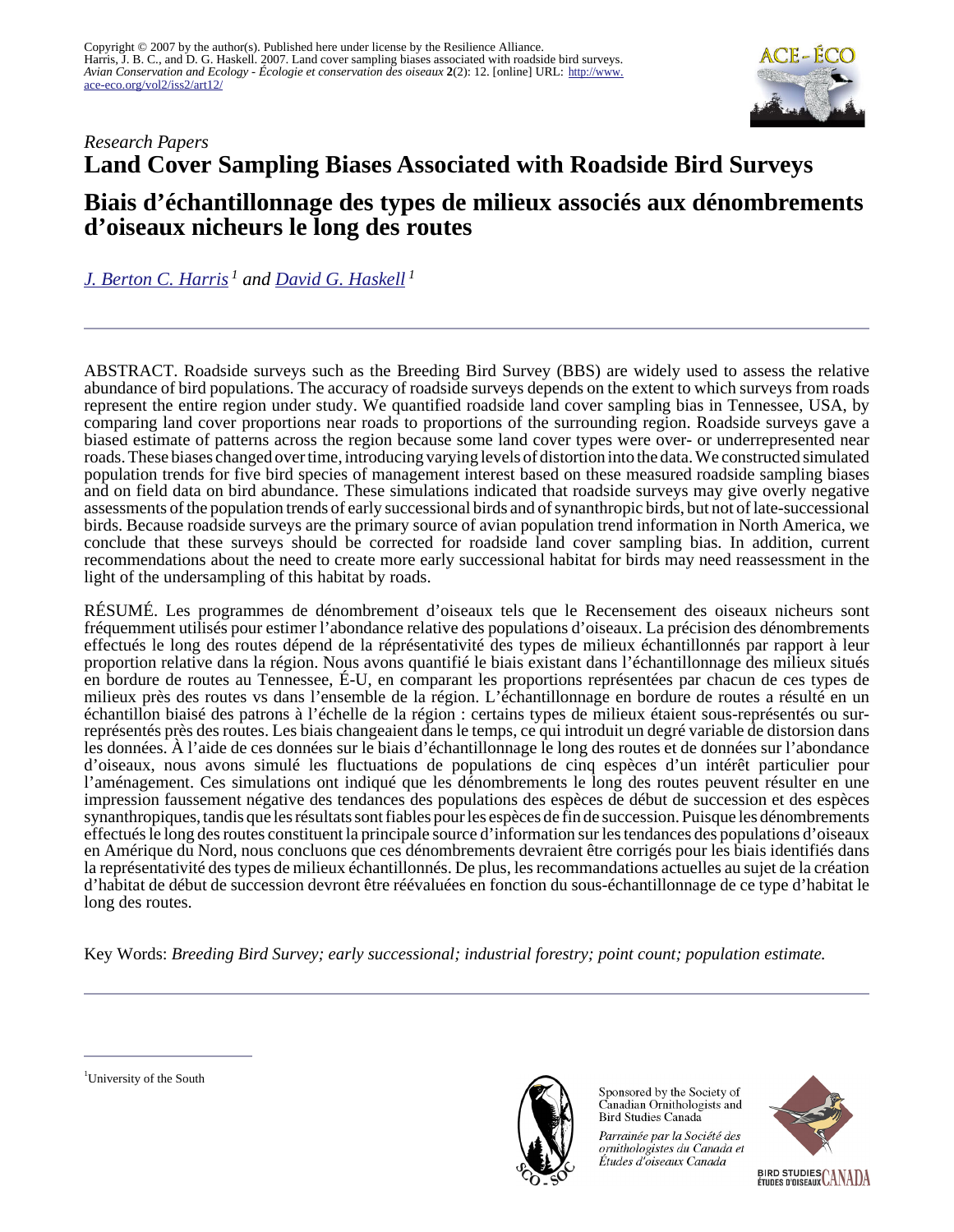## **INTRODUCTION**

Effective conservation or management of any species requires that reliable information be available about the population trends of the species in question (Bart et al. 2004*a,* Sauer et al. 2005*b*). This information is usually obtained by sampling a population over time and then estimating overall population trends from these samples. Thus, the reliability of any conclusions about population trends depends critically on the quality of the sampling methods used to estimate these trends (Link and Sauer 1998). Sampling methods that introduce biases could result in over- or underestimates of population size. These potential biases are particularly problematic if the extent of the bias changes over time, introducing variable levels of distortion into the data. Temporal variation in bias could produce spurious trends or mask true trends and would make correcting for the bias more challenging. Bird surveys have used a variety of sampling schemes to quantify populations. These range from counting nests in seabird colonies, to counting migrating raptors, to conducting playback surveys for owls (Bird Studies Canada 2004). Each method has its own associated set of biases. Bart (2005) reviews these survey methods and concludes that the correction of bias is essential for the reliable use of survey results.

The Breeding Bird Survey (BBS) is a survey of North American bird populations that has been conducted along approximately 3000 40 km long routes since 1966 (Sauer et al. 2005*a,* K. Pardieck *personal communication;* the exact number of routes surveyed varies from year to year). BBS results are widely used to make conservation plans and to assess the status of the North American avifauna. Interpretations of the BBS form the basis of federal, state, and local policies and influence conservation funding decisions (Robbins et al. 1989, Sauer and Droege 1990, Peterjohn and Sauer 1994, Brown et al. 1995, Villard et al. 1995, Curnutt et al. 1996, Flather and Sauer 1996, Sauer et al. 1996, Koenig 1998, Brawn et al. 2001, Rich et al. 2004). Recently, for example, BBS data have been used to suggest that early-successional bird species in North America are experiencing problematic population declines, and recommendations have been made to intensively manage and create new earlysuccessional habitat to benefit these species (Brawn et al. 2001, Hunter et al. 2001, DeGraaf and Yamasaki 2003, Dettmers 2003, Litvaitis 2003, Oehler 2003).

The BBS is subject to a variety of biases that must be accounted for to ensure reliable results (O'Connor et al. 2000, Bart et al. 2004*a,* Sauer et al. 2005*b*). Recent studies evaluating the use of BBS data underscore the need for quantitative assessment of these biases (O'Connor et al. 2000, Bart et al. 2004*a,* Sauer et al. 2005*b,* Thogmartin et al. 2006). Past studies have documented biases that affect the BBS in four categories: differences in observer detection rates, bias caused by analytical methods, differences between on- and off-road point counts, and differences in land cover sampling (Table 1).

Three studies have analyzed how well the land cover proportions sampled by roadside surveys represent the land cover proportions of the region under study (Bart et al. 1995, Keller and Scallan 1999, Betts et al. 2007). This bias is critical to the reliability of the BBS and other roadside bird surveys such as the Northern Region Landbird Monitoring Program and the American Woodcock singing-ground survey (Bird Studies Canada 2004). If roads are disproportionately more common in some land cover types than in others, then roadside surveys may provide a biased estimate of overall population levels. If the distribution of land cover types in relation to roads changes over time, then these biases could produce spurious or variably distorted population trends.

Both Bart et al. (1995) and Keller and Scallan (1999) compared land cover near roads to land cover away from roads. At 27 locations in western Ohio that were not actual BBS routes, Bart et al. (1995) used aerial photographs to compare forest cover at three levels from roads: 0–140 m from roads, 140–280 m from roads, and in the surrounding 21 km² region; they found very low bias in estimates of land cover change  $(< 1\%)$  along roads compared to away from roads, although there was significantly less forest cover near roads than in the surrounding region. Keller and Scallan (1999) used aerial photographs to compare land cover types within 200 m of BBS routes to land cover on a strip of land located 200– 1600 m away from BBS routes in Maryland (*n* = 28 routes) and Ohio ( $n = 25$  routes). They found that land cover changes near routes generally also occurred away from routes, although significantly more urban cover occurred along BBS routes than in the surrounding landscape along Maryland routes, but not along Ohio routes (Keller and Scallan 1999). These studies provide a preliminary assessment of potential roadside sampling land cover biases. However, because they do not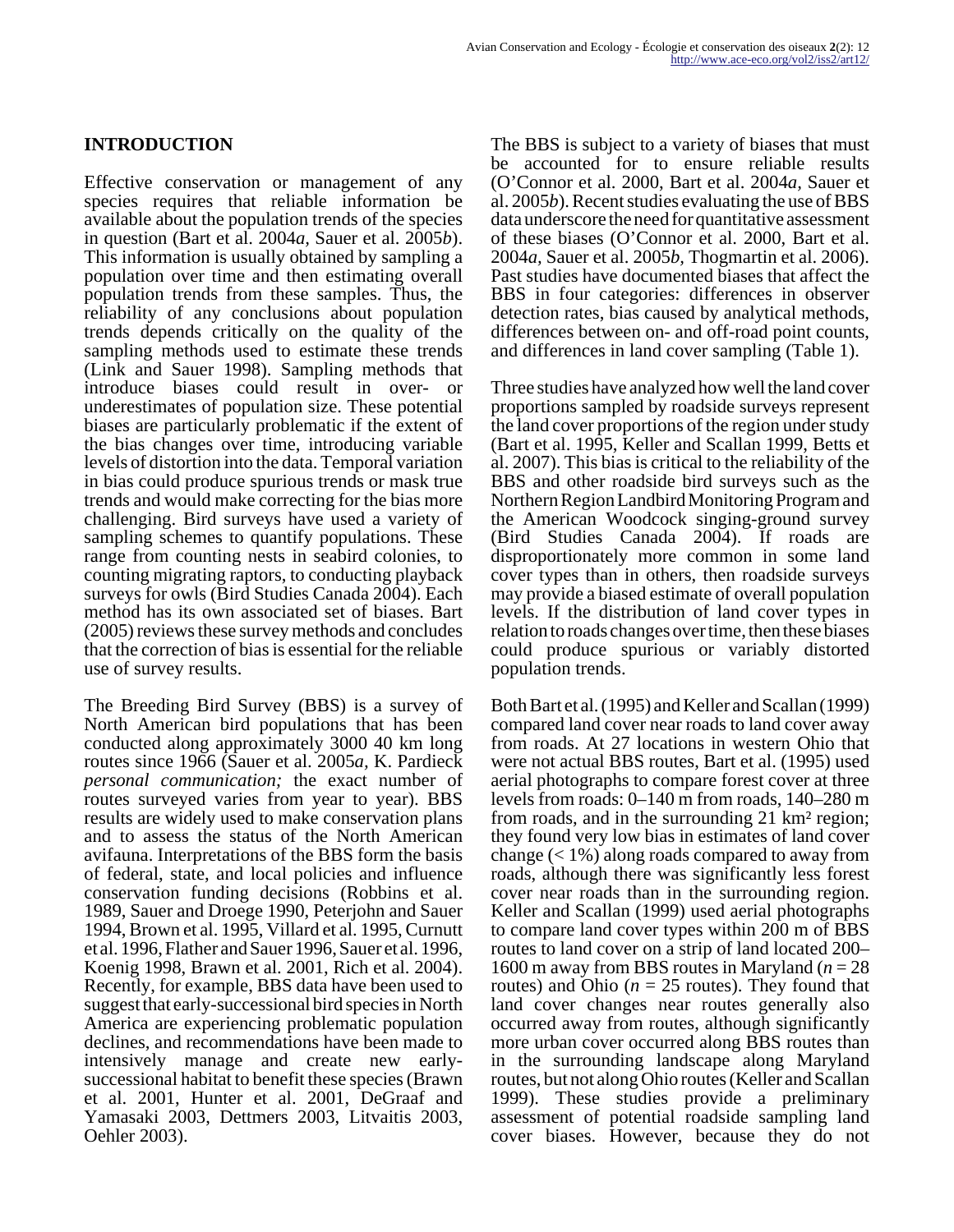## **Table 1.** Summary of the main findings of previous studies of bias in the North American Breeding Bird Survey (BBS).

| Author and year                 | Focus of study                                                                  | Main findings                                                                                                                                                                                                                                                                                                                          |
|---------------------------------|---------------------------------------------------------------------------------|----------------------------------------------------------------------------------------------------------------------------------------------------------------------------------------------------------------------------------------------------------------------------------------------------------------------------------------|
| Faanes and Bystrak<br>1981      | Differences in hearing ability and<br>observer expertise                        | In general, well-trained observers are comparable in their ability, whereas<br>observers that are inadequately trained in bird identification provide<br>significantly different BBS results than do qualified observers                                                                                                               |
| <b>Scott and Ramsey</b><br>1981 | Effects of multiple species on<br>accurate detection                            | Observers that recorded fewer species counted more individuals than did<br>observers that recorded all species in the same area                                                                                                                                                                                                        |
|                                 | Bart and Schoultz 1984 Effects of multiple individuals on<br>accurate detection | In bird song simulations, as the number of singing birds increased from one<br>to four, the proportion of individuals recorded declined by up to 50%                                                                                                                                                                                   |
| Emlen and DeJong<br>1992        | Differences in hearing ability                                                  | Comparisons of audiograms of people's hearing to spectograms of<br>birdsong demonstrate that older people have large deficiencies in hearing<br>and thus older surveyors provide incomplete and biased information to the<br><b>BBS</b>                                                                                                |
| Link and Sauer 1994             | Analytical methods bias and<br>survey design                                    | The usual method of BBS population trend analysis (i.e., taking the<br>logarithm of bird counts in a regression analysis) works well for abundant<br>species, but not for uncommon species; a new estimating equation makes<br>trend estimates of uncommon species more accurate                                                       |
| Sauer et al. 1994               |                                                                                 | Change in observer skill over time Failure to recognize changes in observer skill over time results in overly<br>optimistic estimates of bird populations                                                                                                                                                                              |
| Bart et al. 1995                | Representativeness of roadside<br>habitat                                       | There was very low bias in estimates of habitat change $(< 1\%$ ) along roads<br>compared to away from roads, although there was significantly less forest<br>cover near roads than in the surrounding region                                                                                                                          |
| Hanowski and Niemi<br>1995      | Differential bird incidence along<br>roads                                      | On average, on-road point counts recorded 2.5 more species and 3.5 more<br>individuals than did nearby off-road point counts; 20 species were more<br>abundant on roads, whereas five species were more abundant off-road                                                                                                              |
| Hutto et al. 1995               | Differential bird incidence along<br>roads                                      | Very few species were recorded at only on- or off-road point counts, but<br>the mean species richness at a given point count was significantly greater at<br>on-road points                                                                                                                                                            |
| Keller and Fuller 1995          | Differential bird incidence along<br>roads                                      | On-road point counts recorded more edge species, but not lower numbers<br>of interior forest species than did off-road point counts; more individuals<br>and species were recorded at on-road counts because of the higher number<br>of edge species                                                                                   |
| Rotenberry and Knick<br>1995    | Differential bird incidence along<br>roads                                      | In shrubsteppe and grassland, only one species was differentially abundant<br>at either on- or off-road points, suggesting that roads do not create as<br>significant a habitat discontinuity in grassland habitats as in forested<br>habitats                                                                                         |
| James et al. 1996               |                                                                                 | Change in observer skill over time Nonlinear regressions are ideal for BBS trend analysis because they require<br>few assumptions about a population curve through time, they produce<br>population estimates for which the statistical significance can be tested, and<br>they allow the inclusion of bias covariates in the analysis |
| Kendall et al. 1996             |                                                                                 | Change in observer skill over time Failure to recognize changes in observer skill over time results in overly<br>optimistic estimates of bird populations                                                                                                                                                                              |
| Link and Sauer 1998             | Analytical methods bias and<br>survey design                                    | Bias, such as differences in BBS observers, is inevitable in surveys and<br>must be taken into account to ensure credible results; an effective way to<br>account for BBS bias is to include it as a covariate in the trend analysis                                                                                                   |
| Keller and Scallan<br>1999      | Representativeness of roadside<br>habitat                                       | Land cover changes near BBS routes generally also occurred away from<br>routes, although significantly more urban cover occurred along routes than<br>in the surrounding landscape in Maryland, but not in Ohio                                                                                                                        |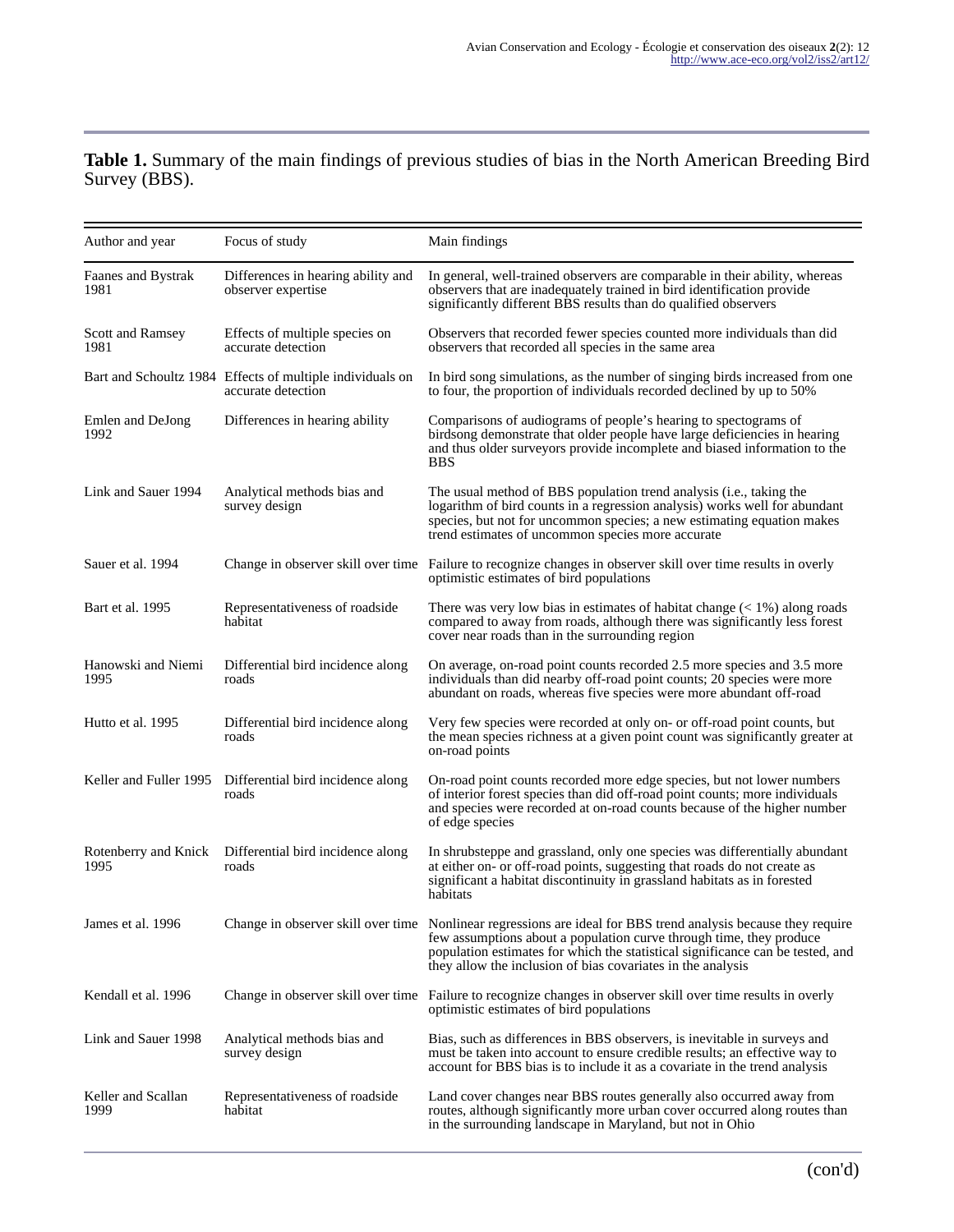| Bart et al. 2003                     | Analytical methods bias and<br>survey design             | A linear model of population trend analysis that is design based, not model<br>based, shows very little bias, unlike, at least in some cases, the estimating<br>equation approach                                                                                                                                                                                                       |
|--------------------------------------|----------------------------------------------------------|-----------------------------------------------------------------------------------------------------------------------------------------------------------------------------------------------------------------------------------------------------------------------------------------------------------------------------------------------------------------------------------------|
| Bart et al. 2004a                    | Analytical methods bias and<br>survey design             | Current bias in the BBS is 0.008%; if the number of routes is increased to<br>5106 (i.e., by 40%), the bias will be decreased to $0.003\%$                                                                                                                                                                                                                                              |
| Bart et al. 2004b                    | et al. (2004)                                            | Analytical methods: reply to Sauer Observer effects can be accounted for before performing the trend<br>estimation analysis; sometimes it is unnecessary to account for observer<br>effects, and including these effects may even result in greater bias                                                                                                                                |
| Lawler and O'Connor<br>2004          | Sampling bias of large-scale<br>environments             | High elevations and arid regions are underrepresented by the BBS, whereas<br>northeastern deciduous forest is overrepresented; however, when the area<br>of comparison is narrowed to BBS-defined physiogeographic regions and<br>U.S. states, the differences are smaller                                                                                                              |
| Sauer et al. 2004                    | Analytical methods: critique of<br>Bart et al. (2003)    | Bart et al. (2003)'s design-based analysis does not control for factors that<br>influence bird detection such as observer effects; the analysis consequently<br>incurs significant bias in trend estimation                                                                                                                                                                             |
| Bart et al. 2005                     | Analytical methods bias and<br>survey design             | Increasing the number of BBS routes in the Pacific Northwest region of the<br>U.S. and Canada would increase the number of species covered and<br>decrease bias                                                                                                                                                                                                                         |
| Sauer et al. 2005 <i>b</i>           | Analytical methods: critique of<br>Bart et al. $(2004a)$ | Bart et al.'s (2004a) analysis has three flaws: their view of the uses of BBS<br>data is overly simplistic, their model incorporates poorly supported bias<br>estimates and is therefore statistically weak, and their trend analysis is<br>flawed for several reasons                                                                                                                  |
| Francis et al. 2005                  | et al. $(2005a)$                                         | Analytical methods: reply to Sauer The authors acknowledge that the BBS should meet multiple objectives,<br>but they reaffirm that estimating bird population trends is of fundamental<br>importance; the authors reiterate that efforts to reduce bias, to recognize<br>that all bias cannot be eliminated, and to increase the number of routes<br>would positively influence the BBS |
| Betts et al. 2007                    | Representativeness of roadside<br>habitat                | The roadside land cover sampling bias of the BBS may prevent the<br>detection of population changes in forest-based bird species                                                                                                                                                                                                                                                        |
| Harris and Haskell<br>results herein | Representativeness of roadside<br>habitat                | Roadside surveys in Tennessee give a biased representation of land cover<br>in the region; these biases change over time and distort simulated bird<br>population trends                                                                                                                                                                                                                |

compare roadsides to the entire surrounding region, it is not clear to what extent the results are dependent on the subsample of nonroad land cover that they analyze. In addition, these studies do not quantify how bird population trends might be affected by roadside sampling. Because bird species differ in their land cover preferences, the sampling of species that live in land cover types that are over- or undersampled by roads will be differentially affected by roadside land cover sampling bias.

Betts et al. (2007) studied the question of roadside sampling bias by relating land cover change to population trends of one forest-dwelling bird species, the Blackburnian Warbler (*Dendroica fucsa*), in New Brunswick. They used aerial photographs to compare the extent of mature forest within 150 m of BBS routes to forest cover in

surrounding 1° blocks of latitude and longitude from 1974 to 2001. Betts et al. (2007) found that forest loss was more rapid in the blocks than along BBS routes from 1974 to 1985 and that forest loss was equally rapid in the comparisons from 1985 to 2001. They also found that the Blackburnian Warbler showed a decline corresponding to the loss of mature forest from 1985 to 2001, but not from 1974 to 1985 (Betts et al. 2007). These results suggest that the decline in the bird species from 1974 to 1985 was underestimated by the BBS because of the survey's roadside land cover sampling bias. Betts et al. (2007) demonstrated how roadside bias can affect estimates of the population trend of one mature-forest species. They did not, however, examine how these biases might relate to other species or land cover types.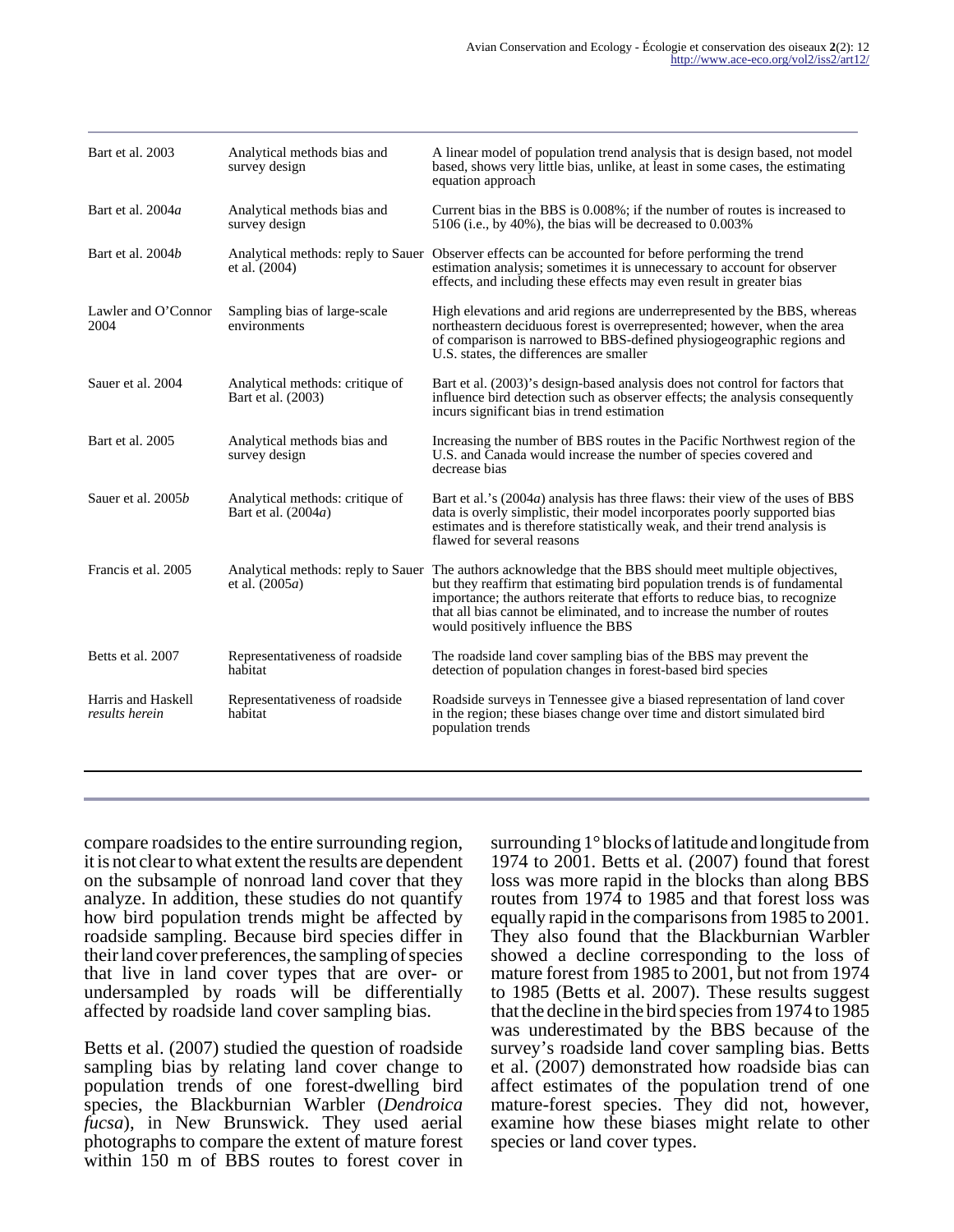We analyzed land cover on the southern Cumberland Plateau, Tennessee, and in the state of Tennessee, USA, to quantify roadside bias in the sampling of land cover. We tested the following predictions: (1) roadside surveys on the Cumberland Plateau and BBS routes in Tennessee give a biased estimate of land cover across the entire landscape, (2) the extent of these biases changes from year to year based on temporal changes in the distribution of land cover over the landscape, and (3) these biases influence the magnitude or direction of simulated bird population trends. Our study differs from previous work in that: we quantified how representative roadside samples compare to the entire region, we analyzed these patterns in all of the prominent land cover types of the region, and we analyzed the effects of the bias on simulated bird population estimates and trends for five bird species of conservation importance.

## **METHODS**

We analyzed land cover along roads and away from roads on the southern Cumberland Plateau in eastern Tennessee, USA, using both fine- and coarseresolution land cover databases. The Cumberland Plateau is a sandstone plateau that extends from Alabama to Kentucky and averages 600 m in elevation. Oak (*Quercus* spp.)-hickory (*Carya* spp.) forests dominate the region, with interspersed areas of pine plantations and townships; McGrath et al. (2004) and Haskell et al. (2006) provide detailed descriptions of the sampling area on the plateau. The fine-resolution land cover database contained vector (i.e., geographical information stored as digital polygons) land cover information for a seven-county area of the surface of the southern Cumberland Plateau that was derived from aerial photographs (1:24,000 scale) for 1980, 1990, 1997, 2000 (Evans et al. 2002, McGrath et al. 2004), and 2003 (J. Evans *unpublished data*). Every block of land cover that fell into the six categories listed below was digitized by hand from aerial imagery, regardless of the size of the land cover block. The overall accuracy based on ground-truthing of the vector layer was 80.6%, whereas the accuracy was > 90% for all pine plantations and 85% for mature native forest (Evans et al. 2002). This layer divided land cover into the following six categories (Table 2): mature native forest, thinned native forest, earlystage pine plantation, middle-stage pine plantation, mature pine plantation, and residential/rural. The coarse-resolution raster, i.e., geographical information

stored as pixels, database was derived from LandSat Thematic Mapper satellite imagery (30-m pixel size; Tennessee Spatial Data Server 2005); the average accuracy of the raster layer at the per-patch level was 81% and at the per-pixel level was 62% (United States Geological Survey 2007). The raster layer divided land cover into 11 categories (Table 2): upland deciduous forest, upland mixed forest, upland coniferous forest, urban/developed, pasture/ grassland, row crop, nonvegetated (e.g., barren land, strip mine, rock quarry), open water, forested wetland, nonforested wetland, and undefined (satellite image obstructed by clouds). The undefined class represented 0.007% of the landscape and was omitted from the analysis.

We created buffers of 50, 200, and 400 m around roads on the southern Cumberland Plateau for all named public roads (United States Census Bureau 2001). These distances represent the range of distances from which birds can be heard from Breeding Bird Survey (BBS) points and span most of the range previously used to estimate bird populations from BBS data (Rosenberg and Blancher 2005). In addition to analyzing land cover near roads, we used the coarse-resolution database to compare land cover near the actual BBS routes in Tennessee  $(n = 50)$  to the land cover proportions of the entire state (United States Geological Survey 2002). We studied how well the BBS samples land cover types at the state level for two reasons: conservation planning is often undertaken at the state level (e.g., Association of Fish and Wildlife Agencies 2007); and the BBS reports its findings by state, as well as by U.S. Fish and Wildlife Service multistate regions and physiogeographic provinces. Three of the BBS routes that we analyzed (i.e., Soddy 82030, McFarland 82035, and Walland 82039) are now no longer surveyed. Digitizing errors in the BBS database added artificial route length to two routes (i.e., Cades Cove 82904 and Newfound Gap 82903). We deleted these artificial segments before making the buffers. The BBS routes were all along roads in the named public roads database described above.

For all analyses, we measured the bias in land cover proportions near roads by calculating percentage of over- or underrepresentation of land cover near roads.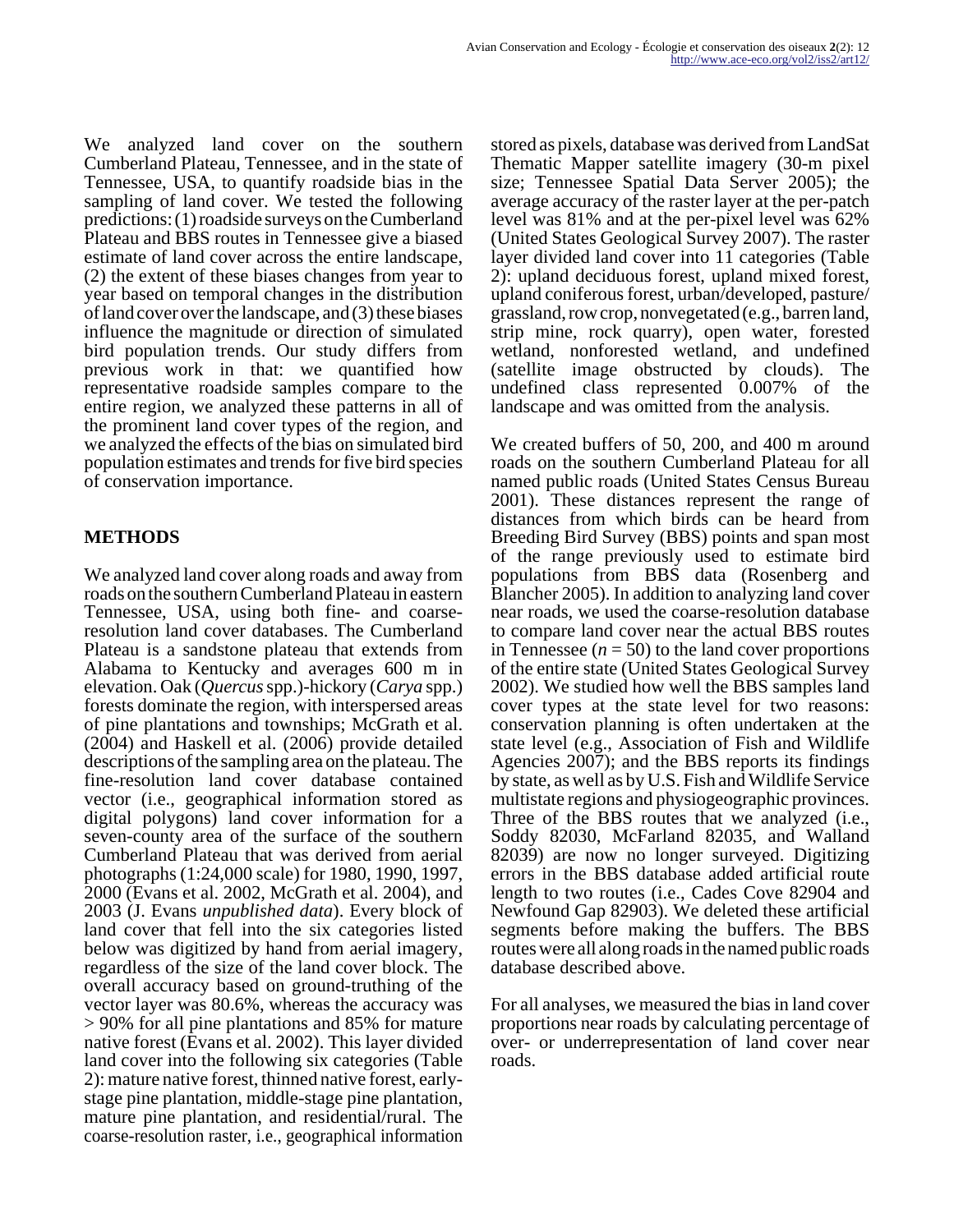**Table 2.** Definitions of land cover categories in the fine-resolution vector data set, and correspondence between the land cover categories in the fine- and coarse-resolution data sets.

| Vector layer category           | Definition of vector layer category                                                                                                                                                                                                                                                                                                                                          | LandSat raster category                                                     |
|---------------------------------|------------------------------------------------------------------------------------------------------------------------------------------------------------------------------------------------------------------------------------------------------------------------------------------------------------------------------------------------------------------------------|-----------------------------------------------------------------------------|
| Mature native forest            | Deciduous forest at least 40 yr old with 70–100% intact<br>forest canopy<br>Oak (Quercus spp.)-hickory (Carya spp.) forest<br>predominates<br>Understory of immature trees, blueberry (Vaccinium spp.),<br>greenbriar (Smilax spp.), and sassafras (Sassafras albidum).                                                                                                      | Upland deciduous forest and<br>Upland mixed forest                          |
| Thinned native forest           | Mature forest at least 40 yr old with 30–90% of the canopy Upland deciduous forest<br>removed<br>Has not been subjected to burning, herbicides, or<br>bulldozing<br>Portions are considered early successional                                                                                                                                                               |                                                                             |
|                                 | Early-stage pine plantation Loblolly pine ( <i>Pinus taeda</i> ) plantation with seedlings $< 0.5$ Nonvegetated<br>m in height<br>Ground has been bared by one or more site preparation<br>techniques: burning, herbicides, and/or bulldozing<br>No other visible plants or only sparse growth of ragweed<br>(Ambrosia spp.) and grasses<br>Is considered early successional |                                                                             |
| Middle-stage pine<br>plantation | Loblolly pine $0.5-2$ m in height<br>Open canopy<br>Dense grasses, forbs, and Rubus spp. between pines<br>Is considered early successional                                                                                                                                                                                                                                   | Upland coniferous forest                                                    |
| Mature pine plantation          | Closed canopy of loblolly pine $> 2$ m in height<br>Sparse understory of sassafras, maple (Acer spp.), and<br>blueberry                                                                                                                                                                                                                                                      | Upland coniferous forest                                                    |
| Residential/rural               | Ranges from suburban (e.g., strip malls, housing<br>developments), through exurban, to rural (i.e., farmhouses<br>scattered in a mixture of pasture and woodland)                                                                                                                                                                                                            | Urban/developed, Pasture/<br>grassland, and Row crop                        |
| n/a†                            | Composed $<$ 1% of the study area and was not included as<br>a land cover                                                                                                                                                                                                                                                                                                    | Forested wetland                                                            |
| n/a†                            | Composed $<$ 1% of the study area and was not included as<br>a land cover                                                                                                                                                                                                                                                                                                    | Nonforested wetland                                                         |
| Reservoir                       | Composed $<$ 1% of the study area and was not included as<br>a land cover                                                                                                                                                                                                                                                                                                    | Open water and Undefined (i.e.,<br>satellite image obstructed by<br>clouds) |

†Not applicable.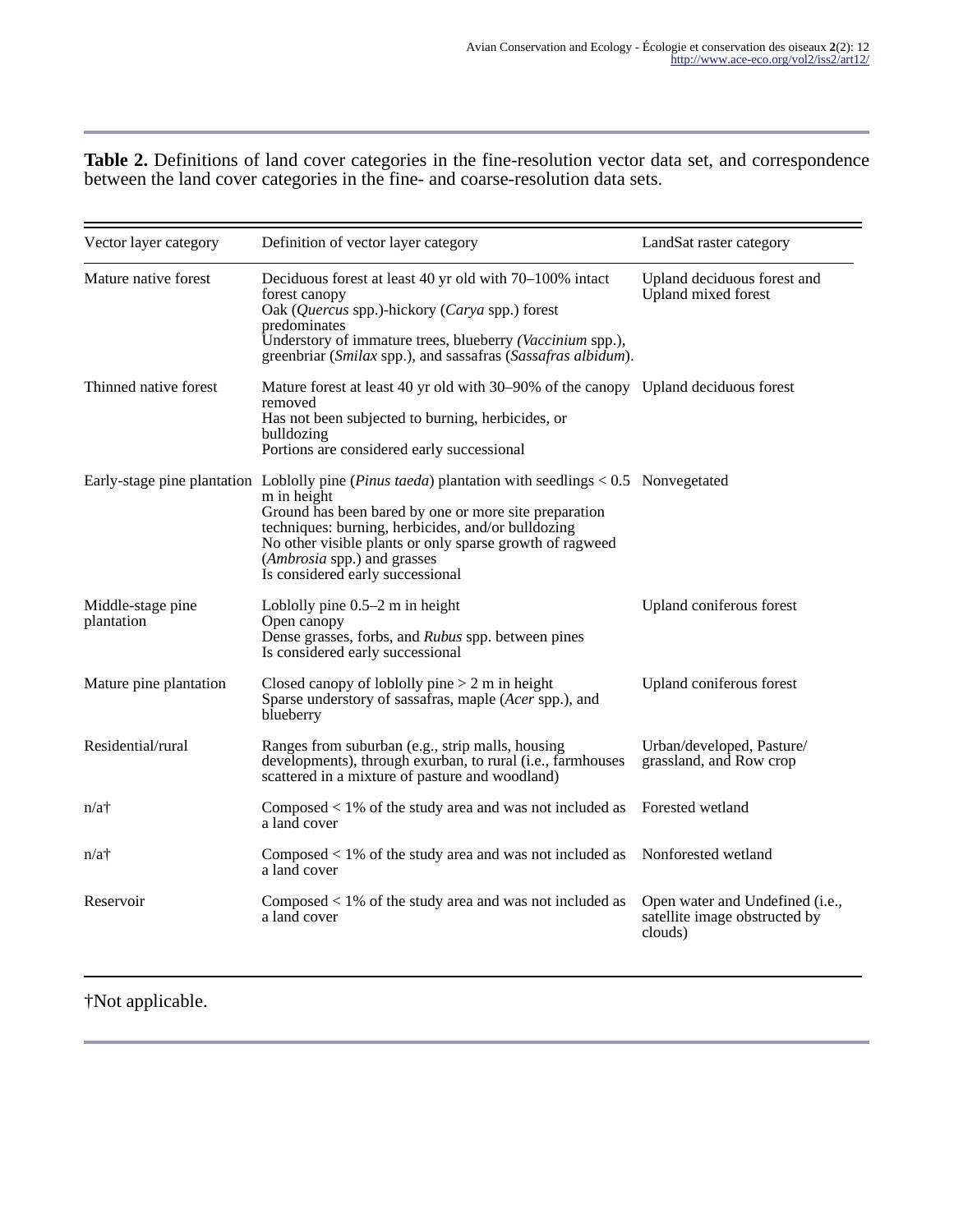Bias<sub>X,Y,Z</sub> = 100 (
$$
P_{X,Y,Z} - P_{T,X,Z} \cdot P_{T,X,Z}^{-1}
$$
 (1)

where  $Bias_{x,y,z}$  is the percent bias in land cover *x* for buffer width *y* in year *z*;  $P_{x,y,z}$  is the proportion of land cover *x* in buffer width *y* in year *z*; and  $P_{T,x,z}$  is the proportion of land cover *x* in year *z* over the entire region. Positive values indicate overrepresentation of a land cover in buffers along roads; negative values indicate underrepresentation.

Roadside surveys have been used to estimate the absolute population sizes of birds (Rich et al. 2004) and trends in bird populations over time (e.g., Robbins et al. 1989). Both of these estimates may be biased if surveys from roads do not representatively sample the entire landscape. Exactly how the estimates are affected depends on: the magnitude of the mis-sampling of land cover by roadside buffers, whether and how this misrepresentation changes over time, and how land cover proportions on the whole landscape change over time relative to those in roadside buffers. To explore how these factors might affect estimates of bird population sizes and trends, we modeled estimates of bird populations using five bird species. Four of the five species were the four top-ranked "species of continental importance" in the North American Landbird Conservation Plan (Rich et al. 2004); their field abundance in our study region was at least 0.1 birds detected per hectare in Haskell et al.'s (2006) analysis. These four species were Prairie Warbler (*Dendroica discolor*), Kentucky Warbler (*Oporornis formosus*), Eastern Towhee (*Pipilo erythrophthalmus*), and Wood Thrush (*Hylocichla mustelina*). These species are not only of high conservation interest, but they span a range of land cover preferences and therefore illustrate how roadside biases may affect surveys of species with different ecological requirements. The fifth species was European Starling (*Sturnus vulgaris*), a synanthropic (positively associated with human settlements) exotic species that has negative effects on some native species and is thus of management interest (Cabe 1993). The simulated relative densities in each land cover type for these five species (Table 3) correspond to field estimates in this study area made from point counts  $(n = 503)$ conducted during the breeding season (Haskell et al. 2006) and analyzed using both a fixed-radius (50 m radius) estimate and a distance-sampling estimate. All counts were made by the same observer. The estimates used in this simulation were based on fixed-radius counts. The model was designed to provide general information about how

roadside bias may affect estimates of bird populations. The model did not aim to provide information about actual historical population trends of birds in the region. Rather, we used simulated populations of these species as a modeling exercise and deliberately held constant all other factors that might affect bird populations to examine only the effects of changing roadside bias and land cover.

In the simulation, the modeled population estimate of each species in each year for the whole landscape was the population density of the simulated species (Table 3) in each land cover multiplied by the number of hectares of each land cover for that year.

$$
S_{s,z} = \sum_{x} D_{s,x} A_{x,z} \tag{2}
$$

where  $S_{s,z}$  is the simulated number of individuals in the entire region for species *s* in year *z*;  $D_{s,x}$  is the density of species *s* in land cover *x*; and  $A_{x,z}$  is the area of land cover *x* in year *z*. The modeled population estimate of each bird species in each year for the simulations using buffers of 50, 200, and 400 m width is the estimated mean population density of the species in each land cover type multiplied by the number of hectares of each land cover class indicated by surveys limited to within the buffer widths.

$$
S_{s,y,z} = \sum_{x} (D_{s,x} T A_{x,y,z} B_{y,z}^{-1})
$$
 (3)

where  $S_{s,y,z}$  is the simulated number of individuals in the study region for species *s* in year *z*, estimated for buffer of width *y*;  $D_{s}$  is the density of species *s* in land cover *x*; *T* is the total area of the study region;  $A_{x,y,z}$  is the area of land cover *x* within buffer of width *y* in year *z*; and  $B_{y,z}$  is the total area within buffer of width *y* in year *z*. Therefore, the simulation allows the comparison of simulated populations across the whole landscape with the populations that would be revealed by roadside surveys. This provides a demonstration of the potential effects of roadside land cover sampling bias on bird population estimates.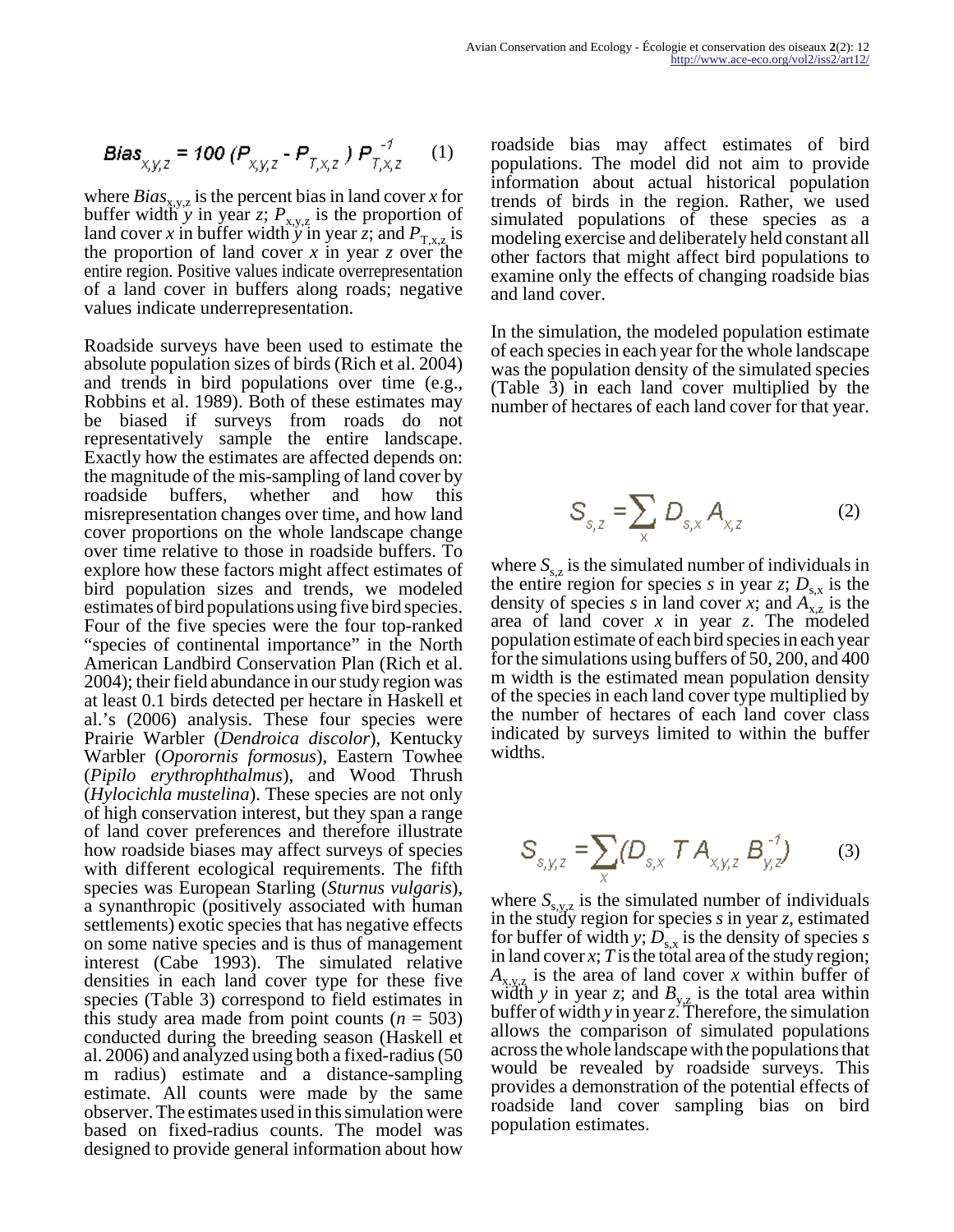|                                 | Species                                                 |          |                                                    |          |                                                                                                    |
|---------------------------------|---------------------------------------------------------|----------|----------------------------------------------------|----------|----------------------------------------------------------------------------------------------------|
| Land cover                      | <b>Eastern Towhee</b><br>(Pipilo erythropht-<br>halmus) |          | European Starling Kentucky Warbler Prairie Warbler |          | Wood Thrush<br>(Sturnus vulgaris) (Oporornis formosus) (Dendroica discolor) (Hylocichla mustelina) |
| Mature native forest            | 0.01                                                    | $\theta$ | 0.12                                               | $\theta$ | 0.27                                                                                               |
| Residential/rural               | 0.19                                                    | 2.60     | 0.04                                               | 0.04     | 0.23                                                                                               |
| Early-stage pine<br>plantation  | 0.20                                                    | $\theta$ | $\theta$                                           | 0.35     | $\boldsymbol{0}$                                                                                   |
| Middle-stage pine<br>plantation | 0.59                                                    | $\Omega$ | $\theta$                                           | 1.77     | $\overline{0}$                                                                                     |
| Mature pine<br>plantation       | 0.05                                                    | $\Omega$ | 0.07                                               | 0.09     | 0.02                                                                                               |
| Thinned native forest           | 0.68                                                    | $\theta$ | 0.04                                               | 0.84     | 0.25                                                                                               |

**Table 3.** Densities of five avian species of management interest in each land cover category used in the simulation (individuals/ha).

*Note:* Densities were estimated from point count data from Haskell et al. (2006). Based on distance sampling methods (Haskell et al. 2006), the 95% confidence intervals for density estimates of birds in early-, middle-, and late-stage pine plantation, mature native forest, residential/rural areas, and thinned native forests are 17.8, 13.4, 21.6, 12.8, 6.9, and 14.5% of the estimated value, respectively. However, in the simulation, it is the proportion of the relative abundance in each habitat category, not the absolute value, that determines the extent of the roadside sampling bias.

We calculated simulated population trends using linear regression of population size against time, after checking normal probability plots. Because we analyzed data points from one region, not from multiple routes, our regression approach was simpler than linear route regression based on estimating equations (Link and Sauer 1994) and the locally weighted least squares method that uses nonlinear regression (James et al. 1996).

## **RESULTS**

For all land cover types, roadsides provided a biased estimate of the actual land cover of the region. In general, this bias was higher for narrower buffers (Tables 4 and 5). In the fine-resolution land cover analysis for the southern Cumberland Plateau, residential/rural areas were oversampled by roads

by up to 266%, mature native forest was undersampled by up to 25%, and pine plantations were undersampled by up to 80% (Table 4). In the coarse-resolution analysis, urban/developed, row crop, and pasture/grassland were overrepresented by roads by up to 866%, 55%, and 168%, respectively (Table 5). These land cover types are equivalent to the residential/rural land cover category in the fine-resolution data set. Upland deciduous forest and upland coniferous forest were underrepresented by up to 41% and 44%, respectively; on the southern Cumberland Plateau upland coniferous forest is mostly pine plantation, whereas upland deciduous forest is mature native oak-hickory forest (Table 2).

The extent of these biases changed over time because of large-scale changes in the distribution of land cover. The percentage misrepresentation of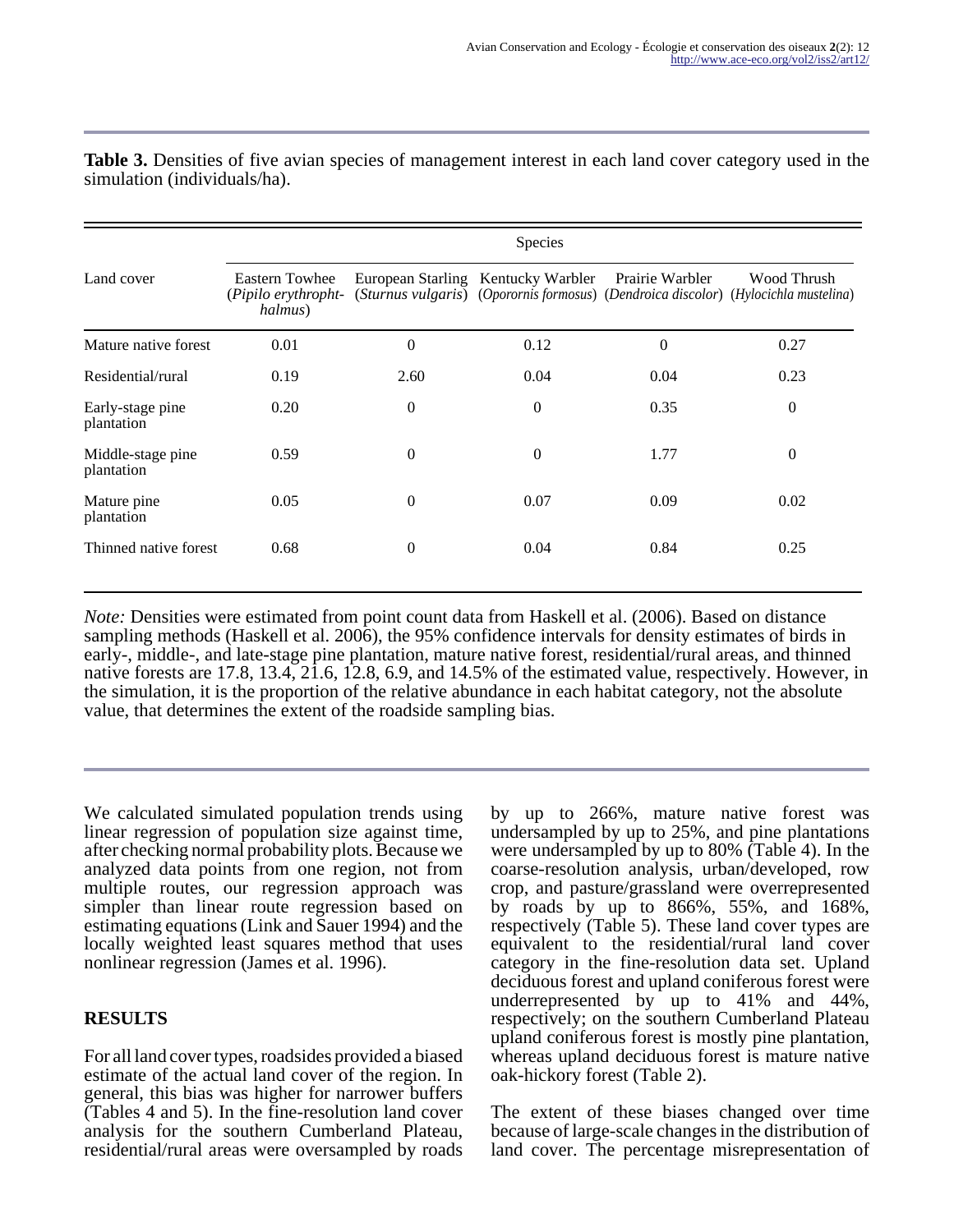| <b>Buffer</b> width | Land cover                      | 1980     | 1990     | 1997     | 2000     | 2003     |
|---------------------|---------------------------------|----------|----------|----------|----------|----------|
| 400 m               | Mature native forest            | $-3.47$  | $-6.11$  | $-9.3$   | $-6.29$  | $-6.44$  |
|                     | Residential/rural               | 64.24    | 96.28    | 76.04    | 71.75    | 60.22    |
|                     | Early-stage pine<br>plantation  | $-44.1$  | $-31.21$ | $-28.64$ | $-42.89$ | $-39.17$ |
|                     | Middle-stage pine<br>plantation | $-17.17$ | $-80.23$ | $-54.4$  | $-43.78$ | $-40.55$ |
|                     | Mature pine plantation          | $-30.78$ | $-36.75$ | $-36.75$ | $-35.34$ | $-35.45$ |
|                     | Thinned native forest           | $-4.32$  | $-0.55$  | $-2.48$  | $-18.09$ | $-23.26$ |
| $200 \text{ m}$     | Mature native forest            | $-9.01$  | $-16.75$ | $-16.32$ | $-13.21$ | $-14.08$ |
|                     | Residential/rural               | 129.4    | 188.7    | 117.4    | 112.2    | 92.85    |
|                     | Early-stage pine<br>plantation  | $-56.24$ | $-36.9$  | $-41.28$ | $-50.98$ | $-44.59$ |
|                     | Middle-stage pine<br>plantation | $-23.44$ | $-78.13$ | $-65.19$ | $-51.78$ | $-49.6$  |
|                     | Mature pine plantation          | $-49.19$ | $-44.87$ | $-46.01$ | $-43.03$ | $-42.98$ |
|                     | Thinned native forest           | 1.52     | 2.94     | 2.23     | $-23.68$ | $-30.48$ |
| 50 <sub>m</sub>     | Mature native forest            | $-17.5$  | $-25.41$ | $-25.41$ | $-22.22$ | $-25.09$ |
|                     | Residential/rural               | 223.5    | 265.7    | 171.4    | 164.9    | 137.4    |
|                     | Early-stage pine<br>plantation  | $-59.9$  | $-25.8$  | $-44.21$ | $-50.89$ | $-48.98$ |
|                     | Middle-stage pine<br>plantation | $-24.18$ | $-55.39$ | $-72.88$ | $-62.61$ | $-54.93$ |
|                     | Mature pine plantation          | $-54.18$ | $-53.0$  | $-52.9$  | $-52.39$ | $-54.01$ |
|                     | Thinned native forest           | $-18.86$ | $-16.08$ | $-18.11$ | $-38.76$ | $-42.54$ |

**Table 4.** Percentage over- (positive values) or underrepresentation (negative values) of land cover in roadside buffers of three widths along roads on the southern Cumberland Plateau, Tennessee, compared to the land cover of the surrounding region for fine-resolution land cover data.

*Note:* The percent cover of each land cover category in entire surrounding region (i.e., the surface of the southern Cumberland Plateau, Tennessee) in 2003 was: mature native forest, 59.3%; residential/rural, 19.0%; early-stage pine plantation, 5.5%; middle-stage pine plantation, 4.8%; mature pine plantation, 6.6%; thinned native forest, 4.8%. The proportion of the region covered by each of the three buffers was: 400-m buffer, 0.39; 200-m buffer, 0.23; 50-m buffer, 0.06. The total area of land cover analyzed was 248,500 ha.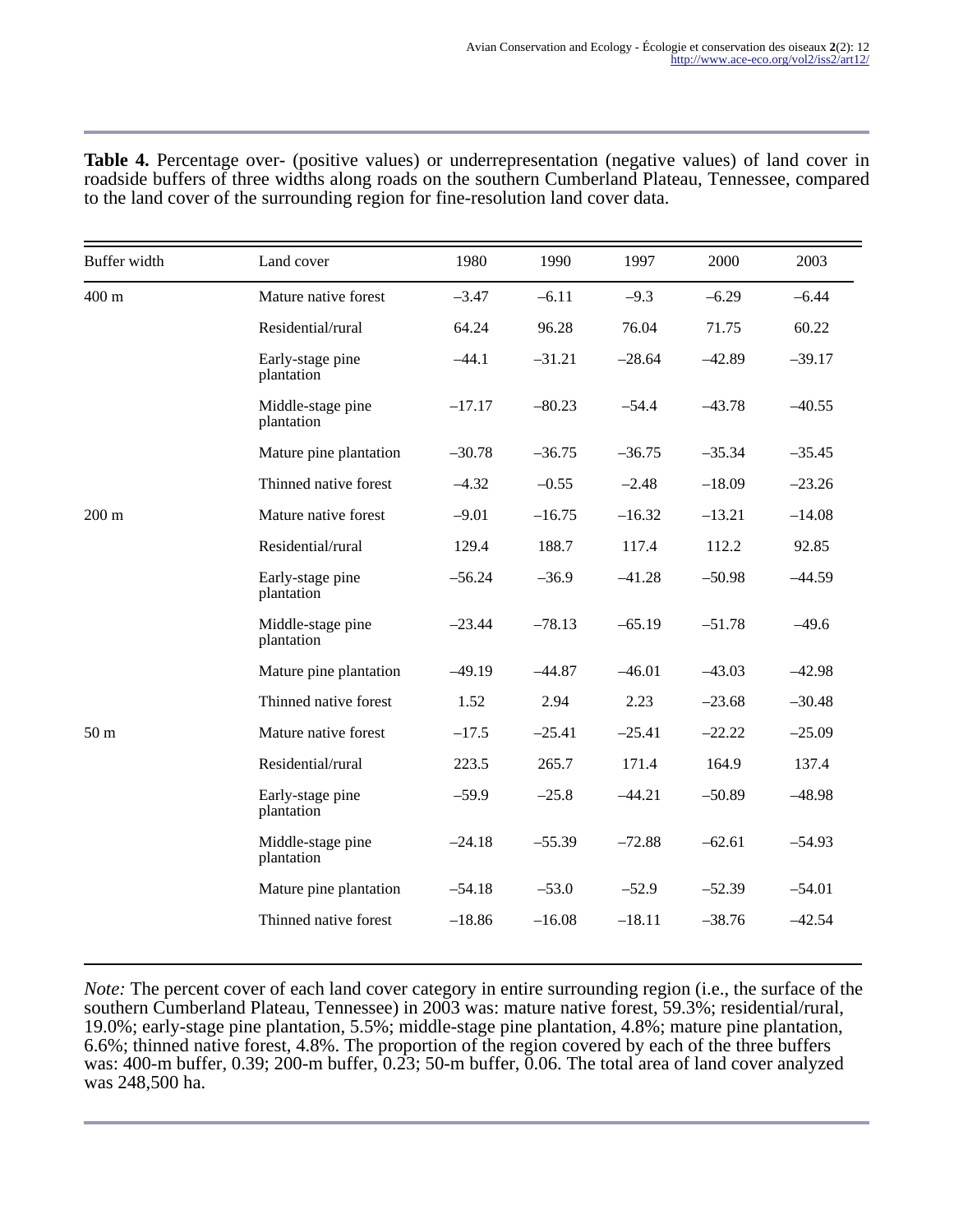Buffer width (m) Land cover category† 100 400 200 50 **Roads on southern Cumberland Plateau**‡ Nonforested wetland (< 1.0%) –0.05 –7.06 –65.77 Forested wetland (0%) n/a§ n/a n/a Pasture/grassland (18.3%) 62.97 102.1 167.9 Row crop (1.3%) 54.58 Upland deciduous forest  $(69.8\%)$   $-14.23$   $-24.33$   $-40.99$ Upland mixed forest (1.6%) –3.89 4.02 20.56 Upland coniferous forest (7.5%) –25.82 –31.85 –44.26 Urban/developed (< 1.0%) 126.9 288.1 866.1 Nonvegetated (1.0%) –31.58 –33.8 –39.39 **Breeding Bird Survey routes in Tennessee**¦ Nonforested wetland (< 1.0%)  $-65.44$   $-66.62$   $-75.52$ Forested wetland (3.0%) –55.66 –59.54 –62.47 Pasture/grassland (37.3%) 9.33 20.42 34.17 Row crop (5.8%) 18.11 21.66 22.92 Upland deciduous forest  $(40.6\%)$   $-13.67$   $-22.66$   $-31.84$ Upland mixed forest (4.5%) 19.9 19.01 10.64 Upland coniferous forest  $(3.6\%)$   $5.71$   $-0.31$   $-16.02$ Urban/developed (1.9%) 15.53 37.24 68.98 Non-vegetated (< 1.0%) –57.63 –70.22 –77.05

**Table 5.** Percentage over- (positive values) or underrepresentation (negative values) of land cover in roadside buffers of three widths compared to the land cover of the surrounding region for coarse-resolution land cover data.

† The proportion of the entire surrounding region covered by each of the three buffers for the statewide analysis was: 400-m buffer, 0.009; 200-m buffer, 0.007; 50-m buffer 0.002. The total area of land cover analyzed (i.e., the state of Tennessee) was 10,905,576 ha.

‡The percent cover of the land cover category in the entire surrounding region in 1990 is given in parentheses.

§Not applicable.

¦The percent cover of the land cover category in Tennessee is given in parentheses.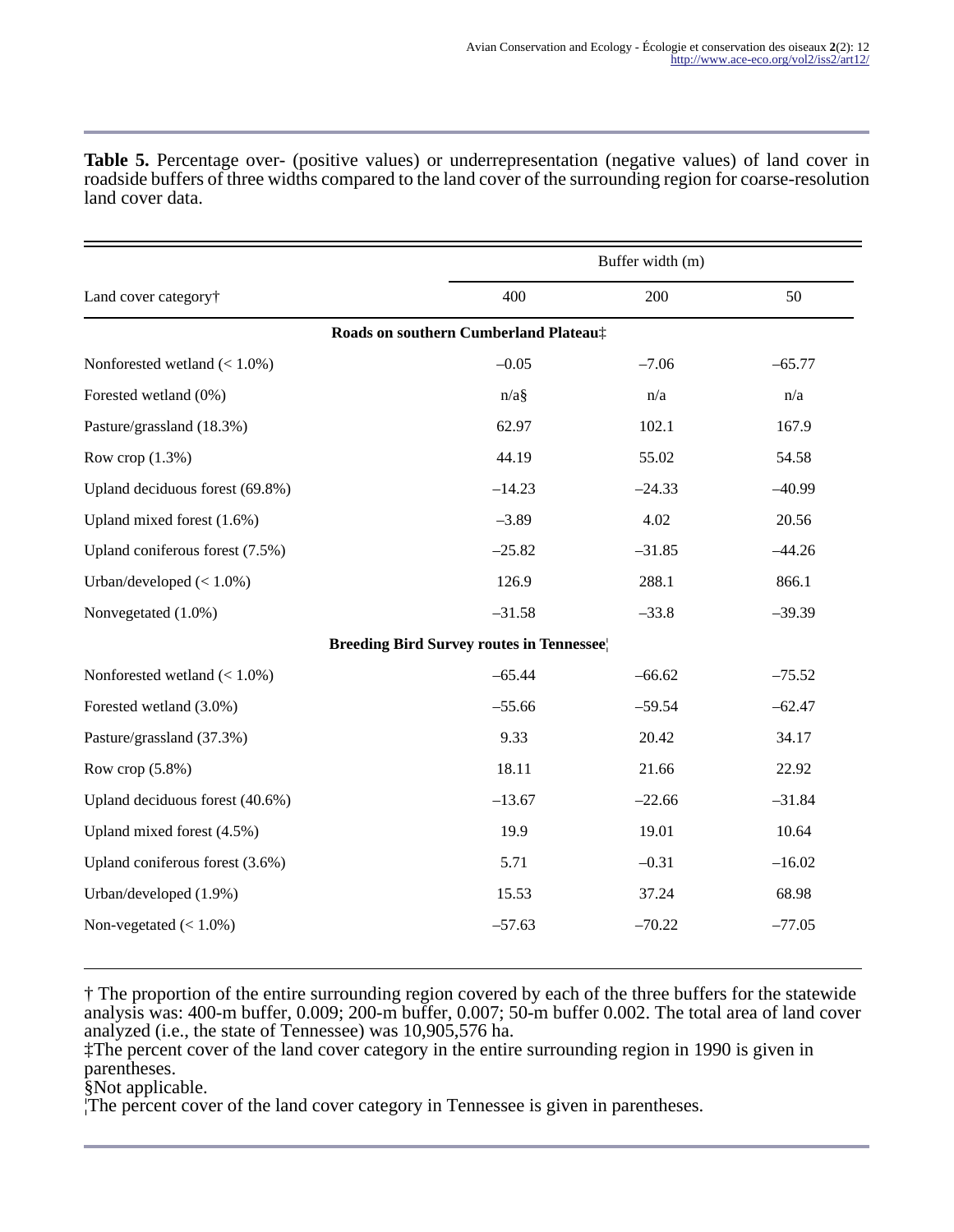residential/rural areas changed by as much as 128% over time. Mature native forest bias changed by as much as 8% and pine plantation bias changed by as much as 63% over time (Table 4).

In general, the same land cover types that were overrepresented in the analyses of the Cumberland Plateau were overrepresented around Tennessee Breeding Bird Survey (BBS) routes and land cover types that were underrepresented in the plateau analyses were underrepresented around BBS routes (Table 5). Urban/developed areas around BBS routes were overrepresented by up to 69%, and row crop and pasture/grassland were overrepresented by up to 23% and up to 34%, respectively. Upland deciduous forest was underrepresented by up to 32%. Upland coniferous forest was either overrepresented or underrepresented, depending on the buffer width. This upland coniferous forest consists of pine plantations in some regions of Tennessee (e.g., on the Cumberland Plateau) and natural coniferous forest in others (e.g., high elevations in the Smoky Mountains).

The extent to which these biases affected estimates of population sizes and population trends differed by species. When we simulated populations of birds on the southern Cumberland Plateau by combining our measurements of roadside bias with simulated data on bird densities in different land cover types within the study area, we found that both estimates of population size and estimates of population trends differed if the estimates were made for roadside buffers compared to the surrounding region.

Roadside surveys overestimated the population size of European Starling by several times (range of overestimate: 60.2–265.7%; Table 6). The overestimate was most severe for 50-m buffers, but even for 400-m buffers, the overestimate ranged from 60.2 to 96.3% depending on the year. The magnitude of the bias decreased over time for all three buffer widths as the extent of overestimation of residential areas declined (Table 4). The population sizes of Eastern Towhee and Wood Thrush were also generally overestimated, but to a lesser degree than for European Starling: up to 65.7% for Eastern Towhee and up to 6.5% for Wood Thrush. The magnitude of the overestimate for Eastern Towhee declined through time and turned into a slight underestimate for the 400-m buffer in 2003, whereas the magnitude of the overestimate increased through time for Wood Thrush. The

population sizes of Kentucky Warbler and Prairie Warbler were both underestimated by roadside surveys (Table 6). The magnitude of this underestimate increased through time for Prairie Warbler, but decreased for Kentucky Warbler. The underestimate was more severe for Prairie Warbler (range: –11.8 to –41.8%) than for Kentucky Warbler  $(range: -2.1 to -15.8\%).$ 

For simulated estimates of population trends (i.e., changes in population size through time), roadside surveys gave biased results for all species (Table 7). These differences were statistically significant in four of five species. The population increases of Eastern Towhee, European Starling, and Prairie Warbler were underestimated by roadside surveys by 1.20–1.87, 1.03–2.02, and 1.69–3.17 times, respectively. The population decline of Wood Thrush was underestimated (i.e., estimated to be less negative) by roadside surveys by 1.43–1.65 times, whereas the decline of Kentucky Warbler was very slightly exaggerated (i.e., estimated to be more negative) by roadside surveys.

## **DISCUSSION**

## **Roadside land cover sampling biases**

Our data indicate that roadside surveys in the study area sampled land cover types in different proportions than they occurred in the surrounding region (Tables 4 and 5). This pattern was not limited to roads on the southern Cumberland Plateau; land cover types were misrepresented in similar ways by Breeding Bird Survey (BBS) routes across Tennessee. The magnitude of these biases was substantial. The BBS in Tennessee, for example, undersampled upland deciduous forest, the largest land cover in the state, by nearly one-third and oversampled urban/developed areas by two-thirds based on 50-m buffers around roads.

The biases that we measured were qualitatively similar in the fine- and coarse-grained analyses that we conducted in the same region. This suggests that coarse-grained data such as the publicly available interpretations of LandSat Thematic Mapper satellite data (United States Geological Survey 2006) may be sufficient to detect, quantify, and possibly correct biases in roadside sampling. We caution, however, that analyses are needed from other regions before this conclusion can be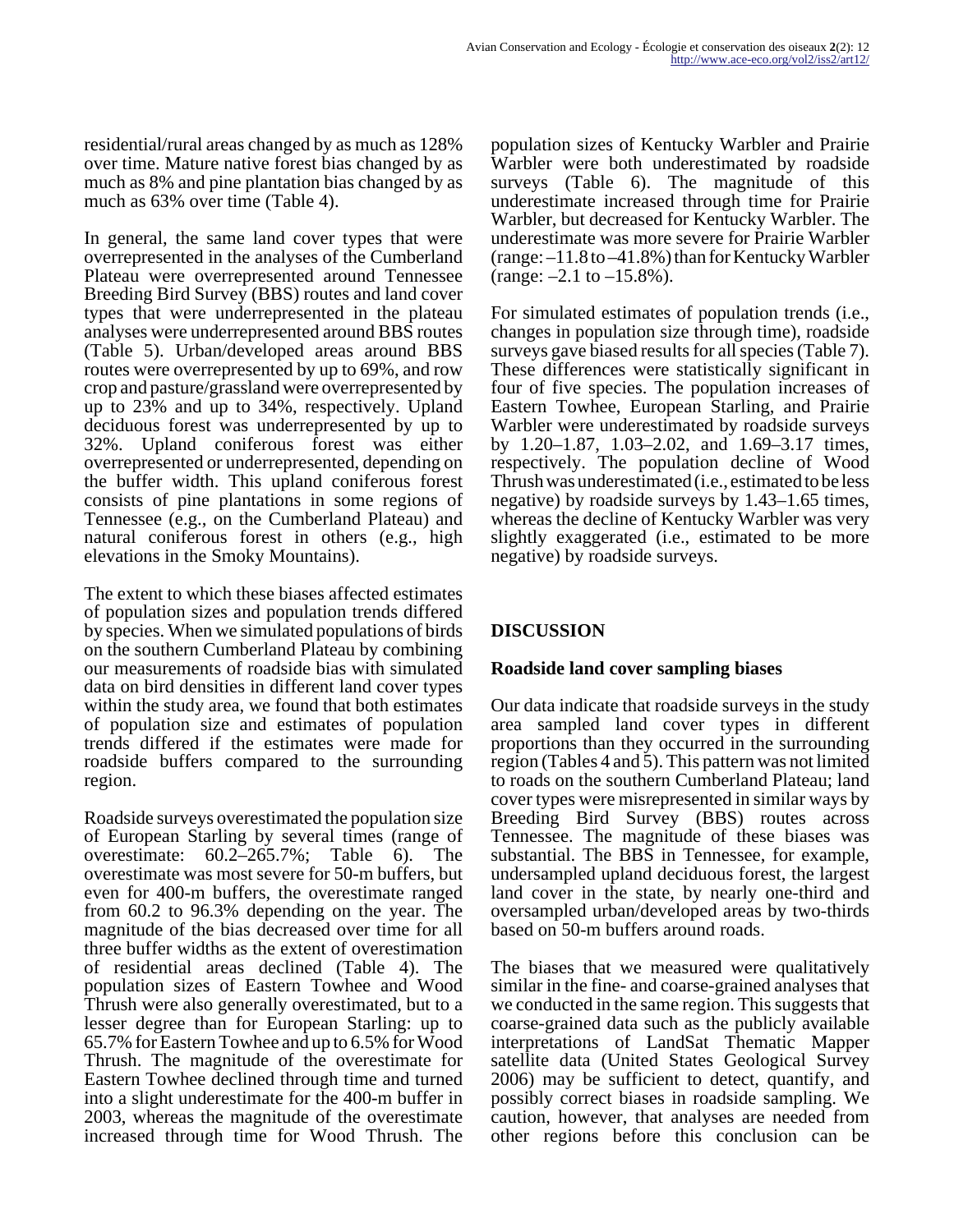|                   |      | Species                          |       |                                                    |         |                                                                                                                        |  |
|-------------------|------|----------------------------------|-------|----------------------------------------------------|---------|------------------------------------------------------------------------------------------------------------------------|--|
| Buffer width Year |      | <b>Eastern Towhee</b><br>halmus) |       | European Starling Kentucky Warbler Prairie Warbler |         | Wood Thrush<br>(Pipilo erythropht- (Sturnus vulgaris) (Oporornis formosus) (Dendroica discolor) (Hylocichla mustelina) |  |
| 50 <sub>m</sub>   | 1980 | 36.7                             | 223.5 | $-10.7$                                            | $-15.8$ | 1.7                                                                                                                    |  |
|                   | 1990 | 65.7                             | 265.7 | $-15.8$                                            | $-18.4$ | 2.5                                                                                                                    |  |
|                   | 1997 | 45.7                             | 171.4 | $-15.1$                                            | $-24.5$ | 3.5                                                                                                                    |  |
|                   | 2000 | 15.9                             | 164.9 | $-12.3$                                            | $-38.4$ | 5.0                                                                                                                    |  |
|                   | 2003 | 9.9                              | 137.4 | $-12.6$                                            | $-41.8$ | 6.5                                                                                                                    |  |
| $200 \text{ m}$   | 1980 | 22.1                             | 129.4 | $-5.5$                                             | $-11.8$ | 2.3                                                                                                                    |  |
|                   | 1990 | 44.3                             | 188.7 | $-10.3$                                            | $-25.6$ | 3.2                                                                                                                    |  |
|                   | 1997 | 33.3                             | 117.4 | $-9.8$                                             | $-17.5$ | 3.7                                                                                                                    |  |
|                   | 2000 | 9.3                              | 112.2 | $-7.2$                                             | $-30.4$ | 5.0                                                                                                                    |  |
|                   | 2003 | 2.1                              | 92.9  | $-6.5$                                             | $-37.0$ | 6.4                                                                                                                    |  |
| 400 m             | 1980 | 7.3                              | 64.2  | $-2.1$                                             | $-11.7$ | 1.8                                                                                                                    |  |
|                   | 1990 | 15.3                             | 96.3  | $-3.9$                                             | $-32.2$ | 3.6                                                                                                                    |  |
|                   | 1997 | 18.8                             | 76.0  | $-5.8$                                             | $-17.5$ | 3.3                                                                                                                    |  |
|                   | 2000 | 2.4                              | 71.8  | $-3.3$                                             | $-26.0$ | 4.6                                                                                                                    |  |
|                   | 2003 | $-2.7$                           | 60.2  | $-2.4$                                             | $-30.9$ | 5.9                                                                                                                    |  |

**Table 6.** Percentage overestimate (positive values) or underestimate (negative values) of the total population sizes of five avian species of management interest by estimates made in roadside buffers in five years.

generalized. LandSat data are generally broken into a few broad thematic categories that, in some regions, may obscure important land cover differences. For example, on the southern Cumberland Plateau, the upland deciduous forest land cover category is composed of native vegetation and the upland coniferous forest is mostly composed of exotic pine plantations (Table 2). However, in other areas, these categories may combine native forest and exotic plantations, land cover types that are likely to have very different bird communities. In addition, publicly available raster land cover data may contain significant sources of error (Thogmartin et al. 2004, United States

Geological Survey 2007). The quantification of roadside bias will be most effective when biases for different land cover types can be teased apart using accurate fine-resolution land cover data.

Because the fine-resolution land cover data for the southern Cumberland Plateau extended over several years, we were able to estimate the extent of temporal changes in roadside sampling bias. Such temporal analyses were not possible for the coarseresolution databases that covered just 1 yr. On the southern Cumberland Plateau, we found that the extent of roadside biases changed over time because of large-scale changes in the distribution of land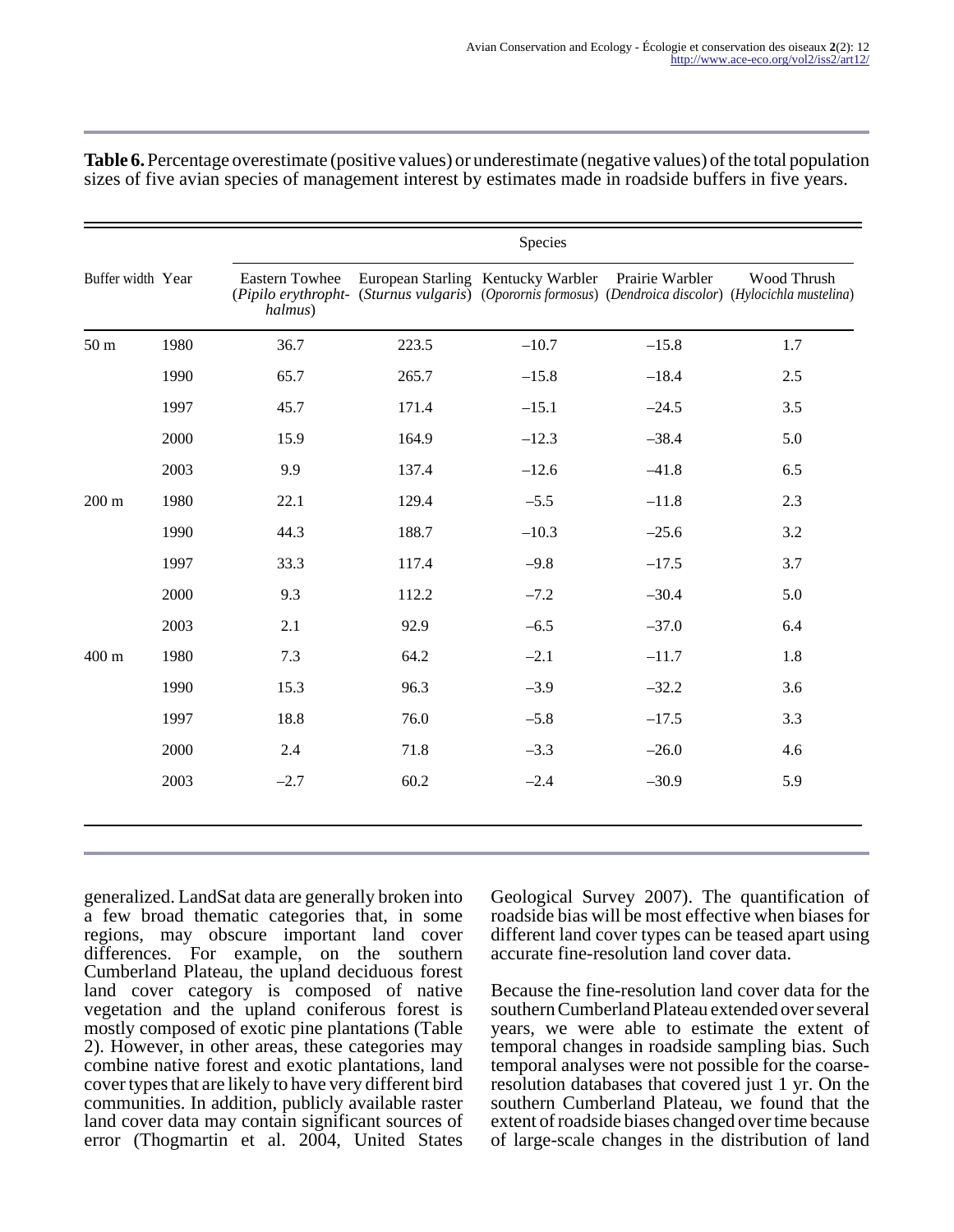**Table 7.** Slope of the simulated population against time (% population change/yr) for five avian species of management interest based on roadside surveys and on the entire study region. Positive values indicate increasing populations; negative values indicate decreasing populations.

|                                                      | <b>Species</b>                                          |                                         |                         |                                                                                     |                        |  |
|------------------------------------------------------|---------------------------------------------------------|-----------------------------------------|-------------------------|-------------------------------------------------------------------------------------|------------------------|--|
| Source of estimate                                   | <b>Eastern Towhee</b><br>(Pipilo erythropht-<br>halmus) | European Starling<br>(Sturnus vulgaris) | Kentucky Warbler        | Prairie Warbler<br>(Oporornis formosus) (Dendroica discolor) (Hylocichla mustelina) | Wood Thrush            |  |
| Land cover<br>proportions on the<br>entire landscape | 3.21<br>$(1.15)$ †                                      | 5.08<br>(1.08)                          | $-0.71$<br>(0.21)       | 3.36<br>(2.37)                                                                      | $-0.43$<br>(0.09)      |  |
| Land cover<br>proportions within<br>50-m buffers     | 1.72<br>$(0.41)$ *                                      | 2.51<br>$(0.31)$ ***                    | $-0.76$<br>$(0.11)$ *** | 1.06<br>(1.44)                                                                      | $-0.26$<br>$(0.05)$ ** |  |
| Land cover<br>proportions within<br>200-m buffers    | 2.06<br>(0.52)                                          | 3.47<br>$(0.43)$ ***                    | $-0.74$<br>$(0.09)$ **  | 1.46<br>(1.63)                                                                      | $-0.30$<br>$(0.06)$ ** |  |
| Land cover<br>proportions within<br>400-m buffers    | 2.68<br>(0.91)                                          | 4.92<br>$(0.54)$ ***                    | $-0.75$<br>(0.14)       | 1.99<br>(1.96)                                                                      | $-0.30$<br>$(0.07)$ ** |  |

†The numbers in parentheses are the standard deviations of the regression coefficients, expressed as % change/yr relative to the simulated starting population in 1980.

 $*P < 0.05$ ,  $*P < 0.01$ ,  $**P < 0.001$  for the slope of the regression for the entire landscape (first row) vs. that for the buffer (last three rows).

cover (Table 4). Two large-scale processes appear to drive these trends. First, extensive areas of native forest were cleared for pine plantations during the time period covered by our study (Evans et al. 2002, McGrath et al. 2004). These conversions of land cover occurred, on average, away from roads, but the exact distance from roads of new forest clearings varied over time, creating varying levels of undersampling by roads. Second, low-density housing development sprawled out from existing towns, converting native forest into residential areas (Evans et al. 2002, McGrath et al. 2004) and making native forest proportionally less common near roads at the end of the study period than at the start. In addition, the decrease in the percentage of oversampling of residential areas by roads suggests that the new residential areas were less intensely permeated by roads than were older townships.

#### **Effects on estimates of bird populations**

The magnitude of the biases that we report seem large, but their effects on surveys of bird populations cannot be immediately inferred from the examination of data on land cover bias (Tables 4 and 5). To examine how these biases might affect estimates of bird population sizes and population trends, we combined our measurements of roadside bias with simulated data on bird densities in different land cover types within the study area. These simulations held all other variables constant to examine the effects of roadside bias only. We found that roadside bias influenced both estimates of population size and estimates of population trends, but that the extent of this influence differed with the land cover preferences of the species under simulation. Before discussing the simulation results, we emphasize that this simulation provides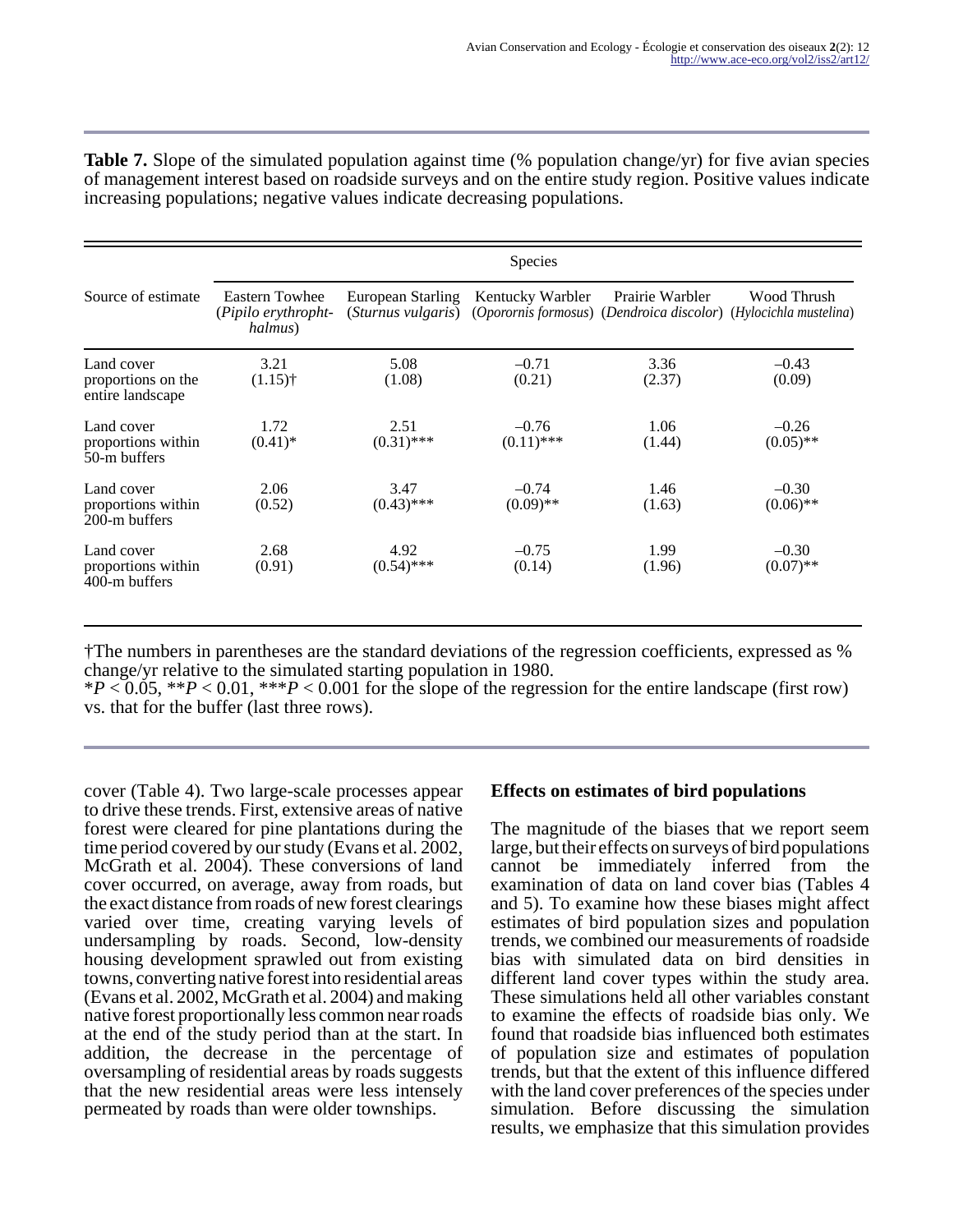modeled information about the potential effects of changing roadside bias and land cover and does not provide information about actual historical population trends of birds in the study region.

For estimates of population size (Table 6), we found that simulated European Starling was overestimated by 60.2–265.7%, depending on the year and buffer size used along roads. Thus, the biases that we found in roadside surveys (Tables 4 and 5) can potentially have substantial effects on the conclusions of bird surveys. The population sizes of Eastern Towhee and Wood Thrush were also overestimated by roadside surveys, although by a lesser degree than for European Starling. For European Starling and Eastern Towhee, the magnitude of the overestimate decreased through time, but for Wood Thrush the magnitude increased. The differences in these trends through time are caused by the different land cover preferences of the species: the overestimate of European Starling and Eastern Towhee is strongly influenced by declining oversampling of residential/rural areas, whereas Wood Thrush population estimates are affected by mature native forest, thinned native forest, and residential/rural areas, which are land cover types that showed conflicting trends of oversampling through time (Table 4). In contrast, the population sizes of Prairie Warbler and Kentucky Warbler were underestimated by roadside surveys (Table 6). The magnitude of the underestimate for Kentucky Warbler fluctuated through time, but the estimate for Prairie Warbler increased in magnitude because of the increasing underestimation of this species' preferred land cover types: thinned native forest and middle-stage pine plantations.

Not only are overall population estimates biased, but the changing magnitude of these biases distorts estimates of population trends. Our simulations found that these distortions vary considerably according to the land cover preferences of the species in question (Table 7). We found that roadside surveys significantly underestimated the population increase of European Starling by up to 2.57% per year depending on the buffer width. This misrepresentation was caused by the high but declining overpresentation of residential land cover types along roadsides in the study area.

Because of the shrinking area of mature native forest in the study region, the two late-successional species, i.e., Wood Thrush and Kentucky Warbler, both had simulated population declines. For Wood

Thrush, these declines were significantly underestimated by nearly one-half by simulated roadside surveys. Roadside surveys slightly but significantly exaggerated the decline for Kentucky Warbler by 0.05% per year (Table 7). The differences between the degree of bias for these two species was caused by the different habitat preferences for immature forest habitat (e.g., residential areas and pine plantations) used in the simulation (Table 3).

Because large areas of native forest were converted to pine plantations during the study period, the simulated populations of both Prairie Warbler and Eastern Towhee increased by  $>$  3% per year across the 23 yr of the study period. However, roadside surveys indicated a much smaller yearly population increase, especially for narrower buffers. The magnitude of the underestimate differed between the two species because they are found in different densities in residential areas. Because of the large standard error of the regression coefficients in the simulation (Table 7), these differences were statistically significant for Eastern Towhee in narrow buffers, but not for other buffer sizes or for any buffers sizes for Prairie Warbler.

We draw two main conclusions from the simulated estimates of population size and population trends. First, the roadside biases that we report (Tables 4 and 5) have the potential to produce substantial distortions in estimates of both population sizes (Table 6) and population trends (Table 7). Population sizes were particularly poorly estimated by roadside surveys in the cases of European Starling, Prairie Warbler, and Eastern Towhee. These species live in land cover categories that are either undersampled (early-successional forests) or oversampled (residential areas) by roadside surveys, causing a large difference between population size estimates based on roadside surveys and population size estimates based on the whole landscape. Population trends were likewise poorly estimated by roadside surveys for species that live in early-successional forests and residential areas. These trend estimates were affected by both the yearly magnitude of land cover bias and the extent to which this bias changed from year to year. The size of the roadside bias in these estimates of population trends was large enough in some cases to potentially produce serious distortions in trend estimates. For example, for both Prairie Warbler and European Starling, the annual trend estimate (i.e., percent population change per year) was > 2% per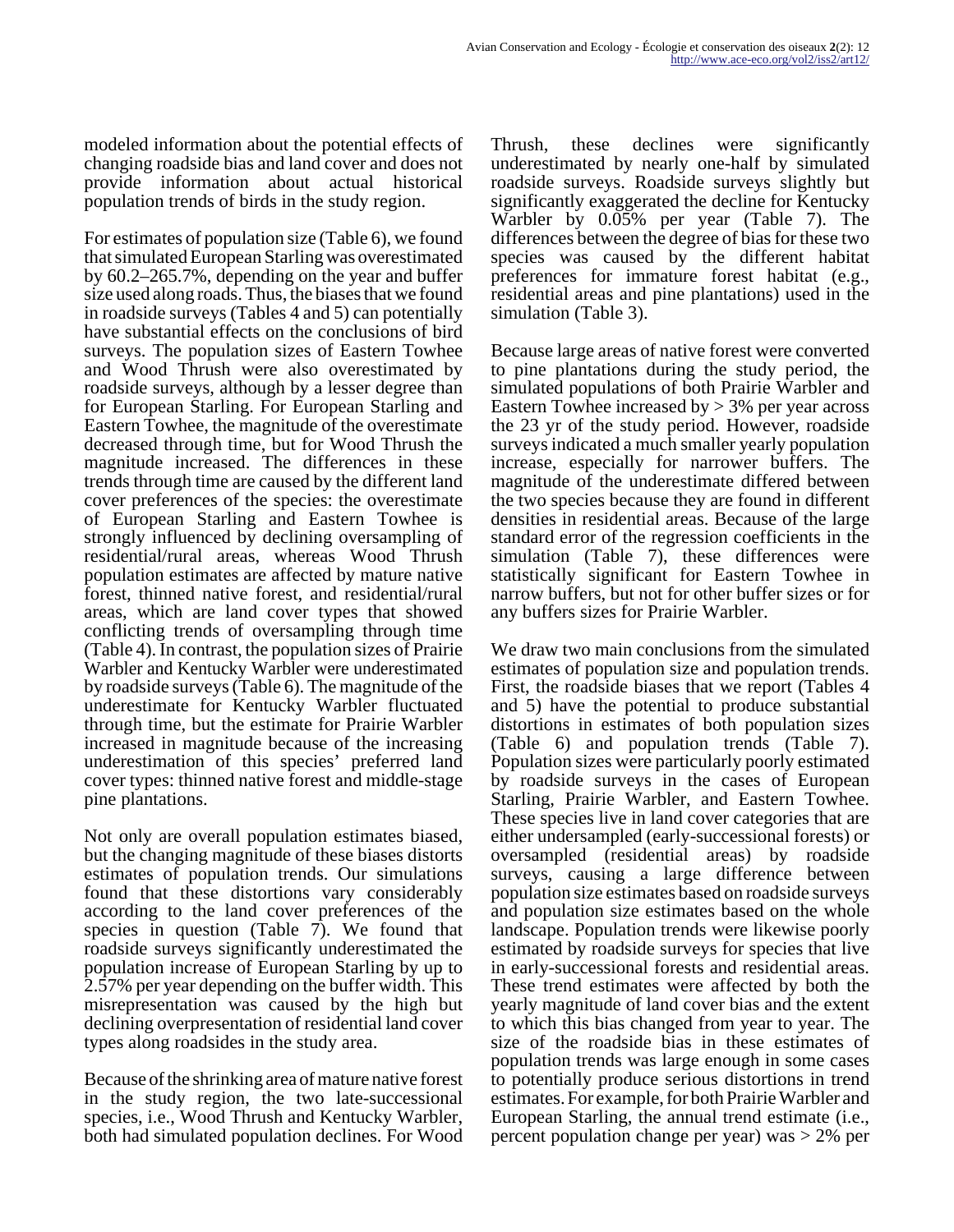year smaller in roadside surveys than for the whole landscape (Table 7). Given that for actual BBS data the mean annual population trend of declining species in the BBS is  $-1.09\%$  ( $\pm$  0.12 SE, range:  $-$ 4.9 to  $-0.1\%$ ) and of increasing species is 2.16%  $(\pm 0.28$  SE, range: 0.1–12.4%), the biases that we found in our simulations are well within the range that could change the conclusions of analyses of BBS data. It is important to note that these BBS means were obtained from the survey-wide 1966– 2005 trends published on the BBS website using only those species with the highest reliability index, i.e., species with at least 14 samples over the long term, with moderate precision, and with moderate abundance on routes (Sauer et al. 2005*a*). We provide this information as a context for our results only and not as a quantitative analysis of actual BBS trends. Because temporal data on roadside bias were only available for a subregion of the Cumberland Plateau, and not the whole of Tennessee, our simulation focused on this subregion. Only part of one BBS route passes through this subregion; therefore, we cannot compare our simulated trends to trends reported by the BBS. Such comparisons will be possible when more detailed data on changing land cover at a large scale become available.

Our second main conclusion from the simulation is that our data suggest that the effect of roadside land cover sampling bias differs markedly among species. Each of the five species that we analyzed had its own set of distortions of population sizes or population trends. This heterogeneity results from the different land cover preferences of the species in question. Thus, although Wood Thrush and Kentucky Warbler both nest primarily in mature forest, their differing preferences for pine plantations and residential areas (Table 3) caused our simulations of their populations to respond quite differently to roadside bias. Similarly, although Eastern Towhee inhabits early-successional habitat and some residential areas, the roadside bias that we quantified in the simulation differed between Eastern Towhee and Prairie Warbler (which is rarely found in residential areas) and European Starling, which is only found in residential areas. Thus, correcting for roadside bias in BBS surveys will require data on the abundance of each species in each land cover type.

Our simulation assumed a linear relationship between land cover area and bird population size. In reality, bird populations often show nonlinear responses to changes in land cover (e.g., Meents et al. 1983). These nonlinear responses will affect roadside bias in complex ways, depending on the exact nature of the nonlinearity and the extent of habitat fragmentation. For example, if bird populations become disproportionately low in small habitat fragments compared to large fragments, then the extent of the roadside bias will depend on whether roads give a representative sample of habitat fragment sizes on the landscape. This question is beyond the scope of our study, but previous work suggests that roads may not provide random samples of fragment sizes, partly because roads are themselves causes of fragmentation (Heilman et al. 2002).

## **General implications**

Our quantification of bias has two main implications for conservation biologists and land managers. First, our study, along with that of Betts et al. (2007), suggests that roadside surveys give biased samples of the landscape in some regions of North America. In contrast, Bart et al. (1995) and Keller and Scallan (1999) tentatively concluded that roadside survey land cover sampling bias is relatively minor. We recommend that future studies further quantify these biases in other regions and evaluate ways of correcting biases in existing survey data. The correction of this bias is conceptually straightforward: species abundance in each year can be weighed by the extent to which each species' preferred land cover types are sampled by roads. However, the empirical data that are required to make these corrections are not yet available: temporal and spatial variation in the extent of roadside bias has not been quantified for most regions and data on bird abundance across land cover types are scattered throughout the literature or are unavailable. Nevertheless, these biases must be removed if the scientific community is to move toward statistically rigorous methods of interpreting BBS data.

Second, the biases that we quantified in the study area suggest that conservation recommendations based on uncorrected roadside survey data may need reinterpretation. For example, early-successional bird species have been the focus of a number of studies that recommend increasing rates of forest disturbance to create habitat for these species (Brawn et al. 2001, Hunter et al. 2001, DeGraaf and Yamasaki 2003, Dettmers 2003, Litvaitis 2003, Oehler 2003). However, we found that in the study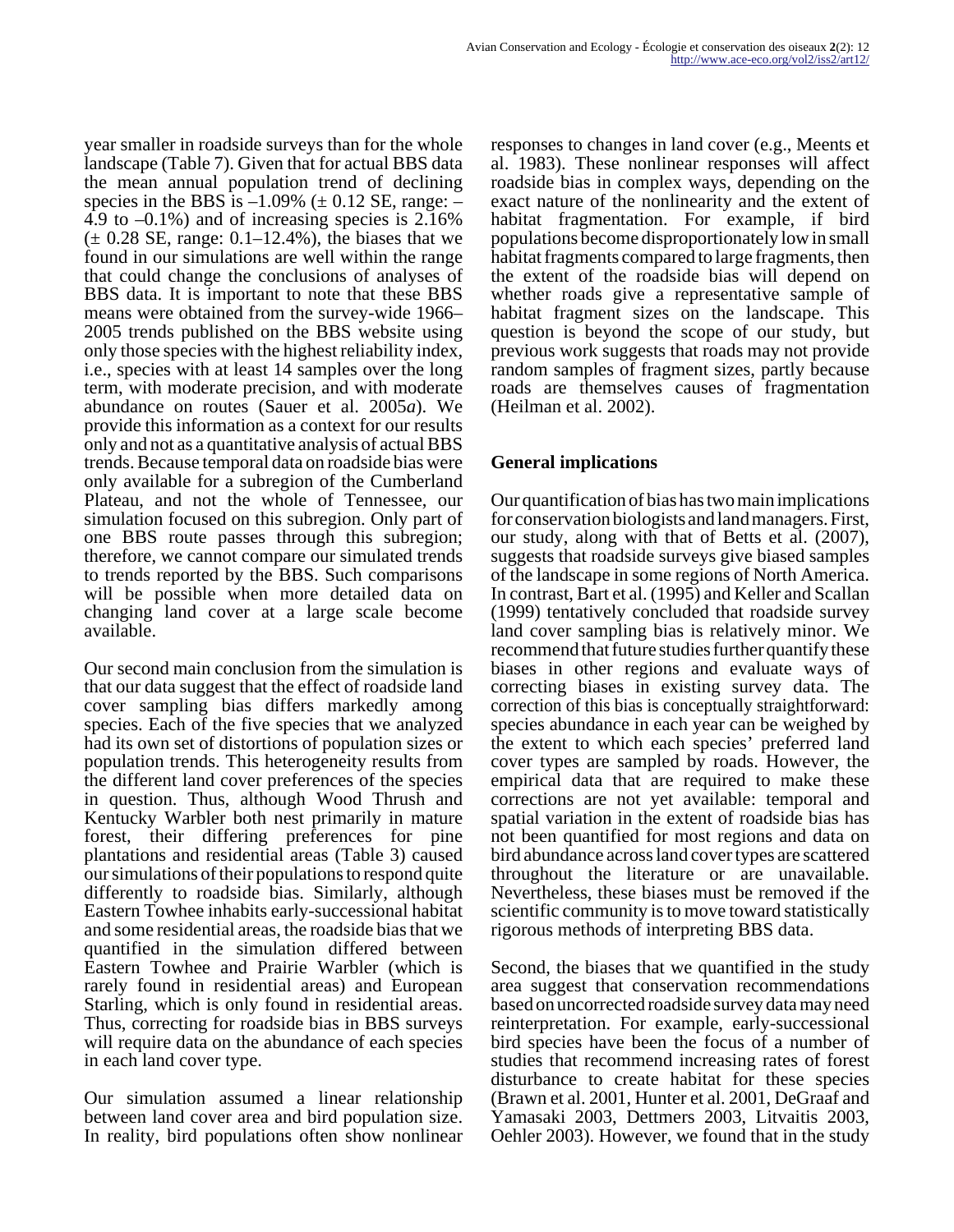area, industrial forestry activities that created large areas of early-successional habitat were poorly sampled by roads, suggesting that populations of species that inhabit these areas are faring much better than roadside surveys suggest. Unquantified reports of similar biases in other regions (Hagan et al. 1997) indicate that the problem of undersampling early-successional habitat on industrial timberland may be widespread within the BBS database. Betts et al. (2007) also emphasize that industrial timberlands tend to be located away from roads. However, biases may be weaker in areas that have little industrial forestry (Bart et al. 1995, Keller and Scallan 1999). If these results are confirmed elsewhere, the high priority currently assigned to early-successional bird species may need to be reassessed.

Our analysis focused on the effects of roadside bias on surveys of breeding birds. However, because roads provide a convenient means of access to many habitats, roadside surveys have been used to sample taxa other than birds. For example, the spread of invasive dogwood anthracnose in the southern Appalachians has been monitored through the use of roadside surveys (Sherald et al. 1996). Roadside surveys have also been used to quantify populations of amphibians (Royle and Link 2005) and mammals (Drake et al. 2005). The biases that we report here suggest that the results of these roadside surveys should be interpreted in light of the nonrandom distribution of roads on the landscape.

*Responses to this article can be read online at: <http://www.ace-eco.org/vol2/iss2/art12/responses/>*

## **Acknowledgments:**

*Support for JBCH was provided by the University of the South through a Harry C. Yeatman scholarship. We thank the Biology Department and the Landscape Analysis Laboratory at the University of the South for providing logistical support. We thank N. Hollingshead, K. Willis, and J. Evans for technical advice, and A. Chenault, M. Harris, D. McGrath, V. Moye, L. Reid, S. Vance, M.- A. Villard, K. Zigler, and four anonymous reviewers for assistance with the manuscript.*

#### **LITERATURE CITED**

**Association of Fish and Wildlife Agencies (AFWA).** 2007. *State wildlife action plans.* Available online at: [http://www.wildlifeactionplans.](http://www.wildlifeactionplans.org) [org.](http://www.wildlifeactionplans.org)

**Bart, J.** 2005. Monitoring the abundance of bird populations. *Auk* **122**:15-25.

**Bart, J., J. B. Buchanan, and B. Altman.** 2005. Improving the breeding bird survey. Pages 771-776 *in* C. J. Ralph and T. D. Rich, editors. *Bird conservation implementation and integration in the Americas: Proceedings of the Third International Partners in Flight Conference.* U.S. Department of Agriculture Forest Service, General Technical Report PSW-GTR-191.

**Bart, J., K. P. Burnham, E. H. Dunn, C. M. Francis, and C. J. Ralph.** 2004*a.* Goals and strategies for estimating trends in landbird abundance. *Journal of Wildlife Management* **68**:611-626.

**Bart, J., B. Collins, and R. I. G. Morrison.** 2003. Estimating population trends with a linear model. *Condor* **105**:367-372.

**Bart, J., B. Collins, and R. I. G. Morrison.** 2004*b.* Estimating trends with a linear model: reply to Sauer et al. *Condor* **106**:440-443.

**Bart, J., M. Hofschen, and B. G. Peterjohn.** 1995. Reliability of the Breeding Bird Survey: effects of restricting surveys to roads. *Auk* **112**:758-761.

**Bart, J., and J. D. Shoultz.** 1984. Reliability of singing bird surveys: changes in observer efficiency with avian density. *Auk* **101**:307-318.

**Betts, M. G., D. Mitchell, A. W. Diamond, and J. Bêty.** 2007. Uneven rates of landscape change as a source of bias in roadside wildlife surveys. *Journal of Wildlife Management* **71**:2266-2273.

**Bird Studies Canada.** 2004. *North American bird monitoring projects database.* Commission for Environmental Cooperation and Bird Studies Canada, Port Rowan, Canada. Available online at: <http://www.bsc-eoc.org/nabm/index.jsp>.

**Brawn, J. D., S. K. Robinson, and F. R. Thompson.** 2001. The role of disturbance in the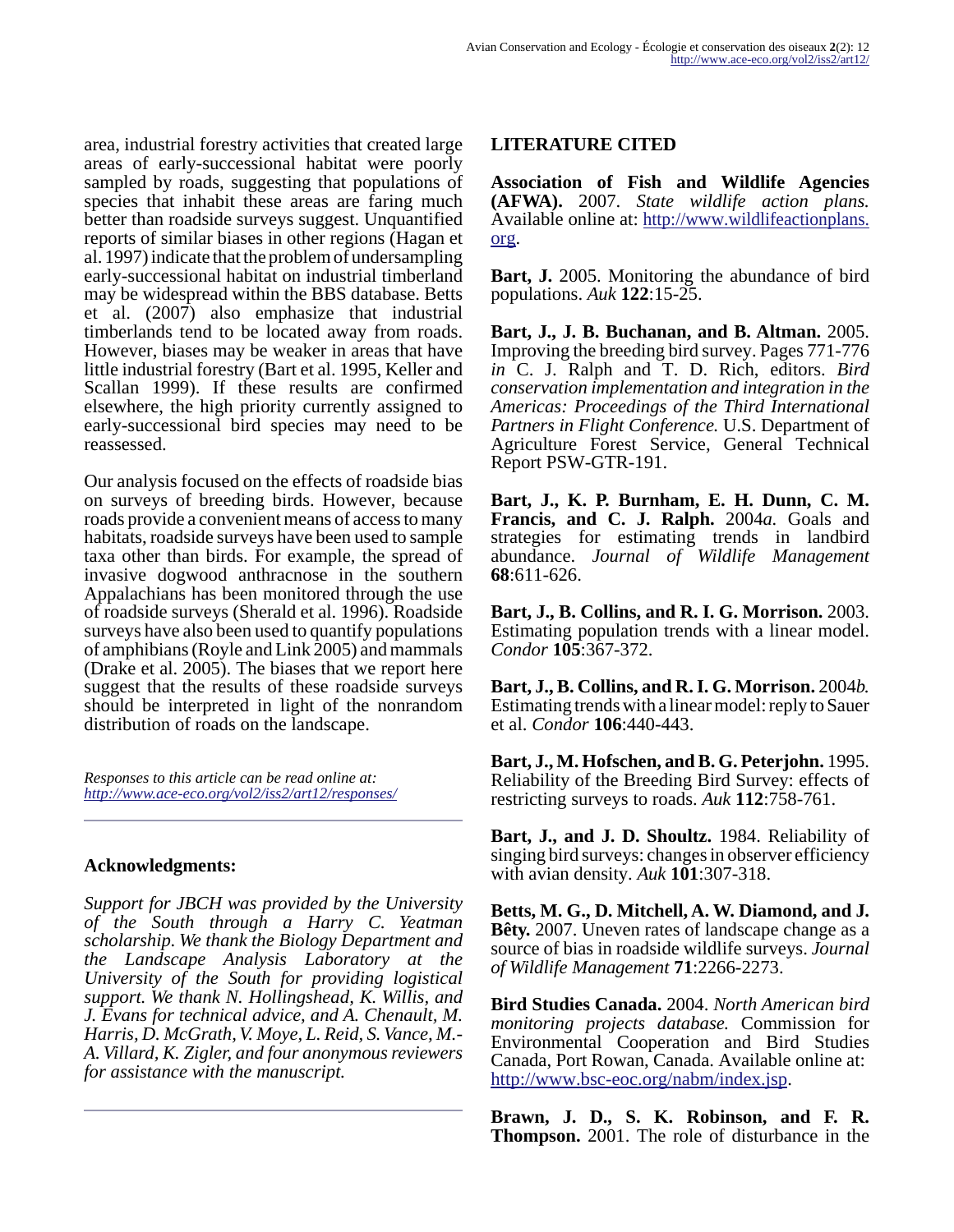ecology and conservation of birds. *Annual Review of Ecology and Systematics* **32**:251-276.

**Brown, J. H., D. W. Mehlman, and G. C. Stevens.** 1995. Spatial variation in abundance. *Ecology* **76**:2028-2043.

**Cabe, P. R.** 1993. European Starling (*Sturnus vulgaris*). *In* A. Poole and F. Gill, editors. *Birds of North America,* number 48. Academy of Natural Sciences, Philadelphia, Pennsylvania, USA, and American Ornithologists' Union, Washington, D. C., USA. [online] URL: [http://bna.birds.cornell.edu/](http://bna.birds.cornell.edu/BNA/) [BNA/.](http://bna.birds.cornell.edu/BNA/)

**Curnutt, J. L., S. L. Pimm, and B. A. Maurer.** 1996. Population variability of sparrows in space and time. *Oikos* **76**:131-144.

**DeGraaf, R. M., and M. Yamasaki.** 2003. Options for managing early-successional forest and shrubland bird habitats in the northeastern United States. *Forest Ecology and Management* **185**:179-191.

**Dettmers, R.** 2003. Status and conservation of shrubland birds in the northeastern US. *Forest Ecology and Management* **185**:81-93.

**Drake, D., C. Aquila, and G. Huntington.** 2005. Counting a suburban deer population using forwardlooking infrared radar and road counts. *Wildlife Society Bulletin* **33**:656-661.

**Emlen, J. T., and M. J. DeJong.** 1992. Counting birds: the problem of variable hearing abilities. *Journal of Field Ornithology* **63**:26-31.

**Evans, J. P., N. Pelkey, and D. G. Haskell.** 2002. *An assessment of forest change on the Cumberland Plateau in southern Tennessee. Small Area Assessment Forestry Demonstration Project for the Southern Forest Resource Assessment.* Report to U. S. Environmental Protection Agency and U.S. Fish and Wildlife Service. Landscape Analysis Lab, Sewanee, Tennessee, USA.

**Faanes, C. A., and D. Bystrak.** 1981. The role of observer bias in the North American Breeding Bird Survey. Pages 353-359 *in* C. J. Ralph and J. M. Scott, editors. *Estimating numbers of terrestrial birds.* Studies in Avian Biology **6**.

**Flather, C. H., and J. R. Sauer.** 1996. Using landscape ecology to test hypotheses about largescale abundance patterns in migratory birds. *Ecology* **77**:28-35.

**Francis, C. M., J. Bart, E. H. Dunn, K. P. Burnham, and C. J. Ralph.** 2005. Enhancing the value of the Breeding Bird Survey: reply to Sauer et al. (2005). *Journal of Wildlife Management* **69**:1327-1332.

**Hagan, J. M., P. S. McKinley, A. L. Meehan, and S. L. Grove.** 1997. Diversity and abundance of landbirds in a northeastern industrial forest. *Journal of Wildlife Management* **61**:718-735.

**Hanowski, J. M., and G. J. Niemi.** 1995. A comparison of on- and off-road bird counts: Do you need to go off-road to count birds accurately? *Journal of Field Ornithology* **66**:469-483.

**Haskell, D. G., J. P. Evans, and N. W. Pelkey.** 2006. Depauperate avifauna in plantations compared to forests and exurban areas. *PLoS ONE* **1**: e63. doi:10.1371/journal.pone.0000063. [online] URL: [http://www.plosone.org/article/info%3Adoi%2F10.1371%](http://www.plosone.org/article/info%3Adoi%2F10.1371%2Fjournal.pone.0000063) [2Fjournal.pone.0000063.](http://www.plosone.org/article/info%3Adoi%2F10.1371%2Fjournal.pone.0000063)

**Heilman, G. E., J. R. Strittholt, N. C. Slosser, and D. A. Dellasala.** 2002. Forest fragmentation of the conterminous United States: assessing forest intactness through road density and spatial characteristics. *BioScience* **52**:411-422.

**Hunter, W. C., D. A. Beuhler, R. A. Canterbury, J. L. Confer, and P. B. Hamel.** 2001. Conservation of disturbance-dependent birds in eastern North America. *Wildlife Society Bulletin* **29**:440-455.

**Hutto, R. L., S. J. Hell, J. F. Kelly, and S. M. Pletschet.** 1995. A comparison of bird detection rates derived from on-road versus off-road point counts in northern Montana. Pages 103-110 *in* C. J. Ralph, J. R. Sauer, and S. Droege, editors. *Monitoring bird populations by point counts.* U.S. Forest Service General Technical Report PSW-GTR-149.

**James, F. C., C. E. McCullough, and D. A. Wiedenfield.** 1996. New approaches to the analysis of population trends in land birds. *Ecology* **77**:13-27.

**Keller, C. M. E., and M. R. Fuller.** 1995. Comparison of birds detected from roadside and offroad point counts in Shenandoah National Park.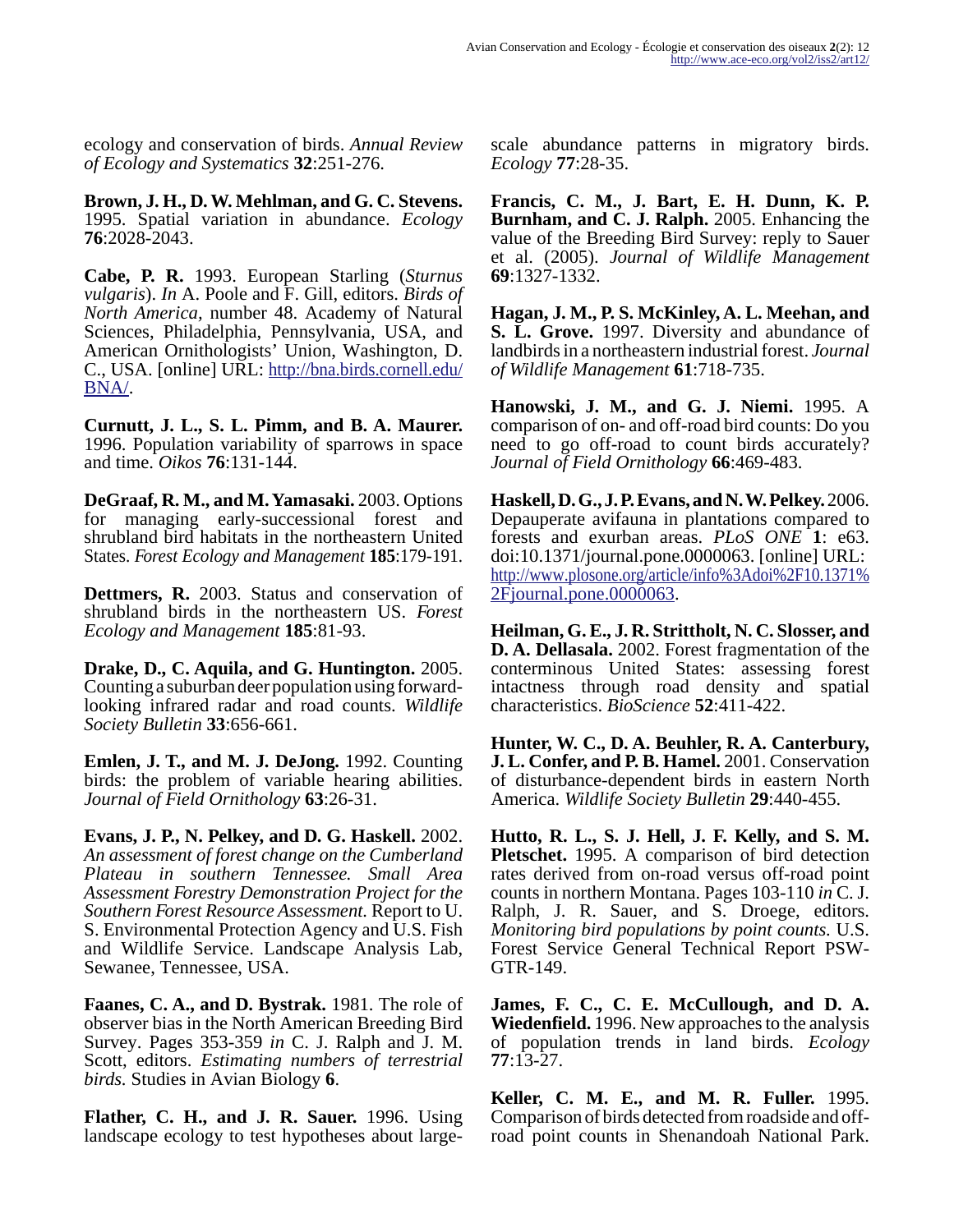Pages 111-115 *in* C. J. Ralph, J. R. Sauer, and S. Droege, editors. *Monitoring bird populations by point counts.* USDA, Forest Service General Technical Report PSW-GTR-149. Albany, California, USA.

**Keller, C. M. E., and J. T. Scallan.** 1999. Potential roadside biases due to habitat changes along Breeding Bird Survey routes. *Condor* **101**:50-57.

**Kendall, W. L., B. C. Peterjohn, and J. R. Sauer.** 1996. First-time observer effects in the North American Breeding Bird Survey. *Auk* **113**:823-829.

**Koenig, W. D.** 1998. Spatial autocorrelation in California land birds. *Conservation Biology* **12**:612-620.

**Lawler, J. L., and R. J. O'Connor.** 2004. How well do consistently monitored Breeding Bird Survey routes represent the environments of the conterminous United States? *Condor* **106**:801-814.

**Link, W. A., and J. R. Sauer.** 1994. Estimating equations estimates of trends. *Bird Populations* **2**:23-32.

**Link, W. A., and J. R. Sauer.** 1998. Estimating population change from count data: application to the North American Breeding Bird Survey. *Ecological Applications* **8**:258-268.

**Litvaitis, J. A.** 2003. Are pre-Columbian conditions relevant baselines for managed forests in the northeastern United States. *Forest Ecology and Management* **185**:113-126.

**McGrath, D. A., J. P. Evans, C. K. Smith, D. G. Haskell, N. W. Pelkey, R. R. Gottfried, C. D. Brockett, M. D. Lane, and E. D. Williams.** 2004. Mapping land-use change and monitoring the impacts of hardwood-to-pine conversion on the southern Cumberland Plateau in Tennessee. *Earth Interactions* **8**:1-24.

**Meents, J. K., J. Rice, B. W. Anderson, and R. D. Ohmart.** 1983. Nonlinear relationships between birds and vegetation. *Ecology* **64**:1022-1027.

**O'Connor, R. J., E. Dunn, D. H. Johnson, S. L. Jones, D. Petit, K. Pollock, C. R. Smith, J. L. Trapp, and E. Welling.** 2000. *A programmatic review of the North American Breeding Bird Survey.* Report of a peer review panel. Patuxent Wildlife Research Center, Laurel, Maryland, USA.

Available online at: [http://www.pwrc.usgs.gov/BBS/](http://www.pwrc.usgs.gov/BBS/bbsreview/bbsfinal.pdf) [bbsreview/bbsfinal.pdf](http://www.pwrc.usgs.gov/BBS/bbsreview/bbsfinal.pdf).

**Oehler, J. D.** 2003. State efforts to promote earlysuccessional habitats on public and private lands in the northeastern United States. *Forest Ecology and Management* **185**:169-177.

**Peterjohn, B. G., and J. R. Sauer.** 1994. Population trends of woodland birds from the North American Breeding Bird Survey. *Wildlife Society Bulletin* **22**:155-164.

**Rich, T. D., C. J. Beardmore, H. Berlanga, P. J. Blancher, M. S. W. Bradstreet, G. S. Butcher, D. W. Demarest, E. H. Dunn, W. C. Hunter, E. E. Iñigo-Elias, J. A. Kennedy, A. M. Martell, A. O. Panjabi, D. N. Pashley, K. V. Rosenberg, C. M. Rustay, J. S. Wendt, and T. C. Will.** 2004. *Partners in flight North American landbird conservation plan.* Cornell Lab of Ornithology, Ithaca, New York, USA.

**Robbins, C. S., J. R. Sauer, R. S. Greenberg, and S. Droege.** 1989. Population declines in North American birds that migrate to the neotropics. *Proceedings of the National Academy of Sciences* **86**:7658-7662.

**Rosenberg, K. V., and P. J. Blancher.** 2005. Setting numerical population objectives for priority landbird species. Pages 57-67 *in* C. J. Ralph and T. D. Rich, editors. *Bird conservation implementation and integration in the Americas: Proceedings of the Third International Partners in Flight Conference.* U.S. Department of Agriculture Forest Service, General Technical Report PSW-GTR-191.

**Rotenberry, J. T., and S. T. Knick.** 1995. Evaluation of bias in roadside point count surveys of passerines in shrubsteppe and grassland habitats in southwestern Idaho. Pages 99-101 *in* C. J. Ralph, J. R. Sauer, and S. Droege, editors. *Monitoring bird populations by point counts.* U.S. Forest Service General Technical Report PSW-GTR-149.

**Royle, J. A., and W. A. Link.** 2005. A general class of multinomial mixture models for anuran calling survey data. *Ecology* **86**:2505-2512.

**Sauer, J. R., and S. Droege.** 1990. Recent population trends of the Eastern Bluebird. *Wilson Bulletin* **102**:239-252.